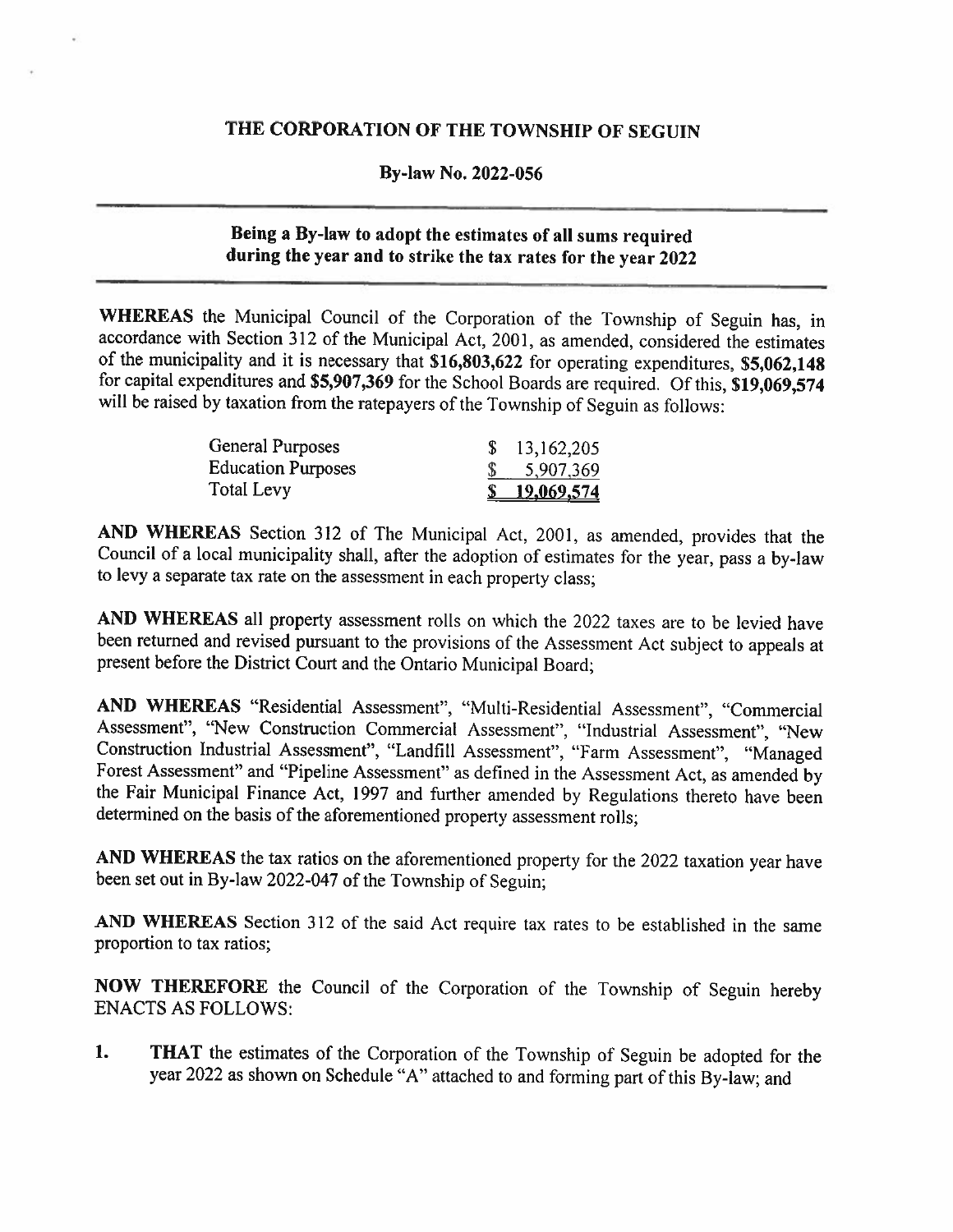- 2. THAT there shall be levied and collected upon the assessable lands, buildings and businesses within the Corporation of the Township of Seguin the following municipal tax rates for the year 2022 as shown on Schedule "B" attached to and forming part of this By-law; and
- 3. THAT there shall be levied and collected upon the assessable lands, buildings and businesses within the Corporation of the Township of Seguin the following education tax rates for the year <sup>2022</sup> as shown on Schedule "C" attached to and forming par<sup>t</sup> of this By-law; and
- 4. THAT every owner of land shall be taxed according to the tax rates in this by-law and such tax shall become due and payable on the 28th day of July, 2022, but maybe paid in two installments on the 28th day of July. <sup>2022</sup> and the 28th day of September. 2022; and
- 5. THAT a penalty of one and one quarter percent (1 1/4%) of the amount of taxes due and unpaid may be imposed for the non-payment of taxes on the first day of default. Interest charges of one and one quarter percen<sup>t</sup> (1 1/4%) of the amount of taxes due and unpaid will be imposed for the non-payment of taxes on the first day of each calendar month thereafier in which the default continues, under the provisions of Section <sup>345</sup> (3) of the Municipal Act, 2001, as amended; and
- 6. THAT penalties and interest added in default shall become due and payable and shall be collected as if the same had originally been imposed and formed par<sup>t</sup> of such unpaid tax levy; and
- 7. THAT the Treasurer is hereby authorized to mail or cause to be mailed to the residence or <sup>p</sup>lace of business of such person indicated on the last revised assessment roll, <sup>a</sup> written or printed notice specifying the amount of taxes payable; and
- 8. THAT the Treasurer is hereby empowered to accept part payment from time to time on account of any taxes due; and
- 9. THAT taxes are payable at the Township of Seguin Municipal Office, <sup>5</sup> Humphrey Drive, Seguin, Ontario, P2A 2W8, by Pre-authorized Payment Plan, or through telephone or internet banking at the following chartered banks:

Canadian Imperial Bank of Canada; TD-Canada Trust; Royal Bank of Canada; Bank of Montreal; Bank of Nova Scotia, National Bank, and Credit Union Central,

READ a FIRST, SECOND and THIRD TIME, ENACTED and PASSED this 2<sup>nd</sup> day of May, 2022.

 $Q_{\mu\nu}$   $Q_{\mu}$ Ann MacDiarmid, Craig Jeffer Mayor **Mathews Clerk Clerk** p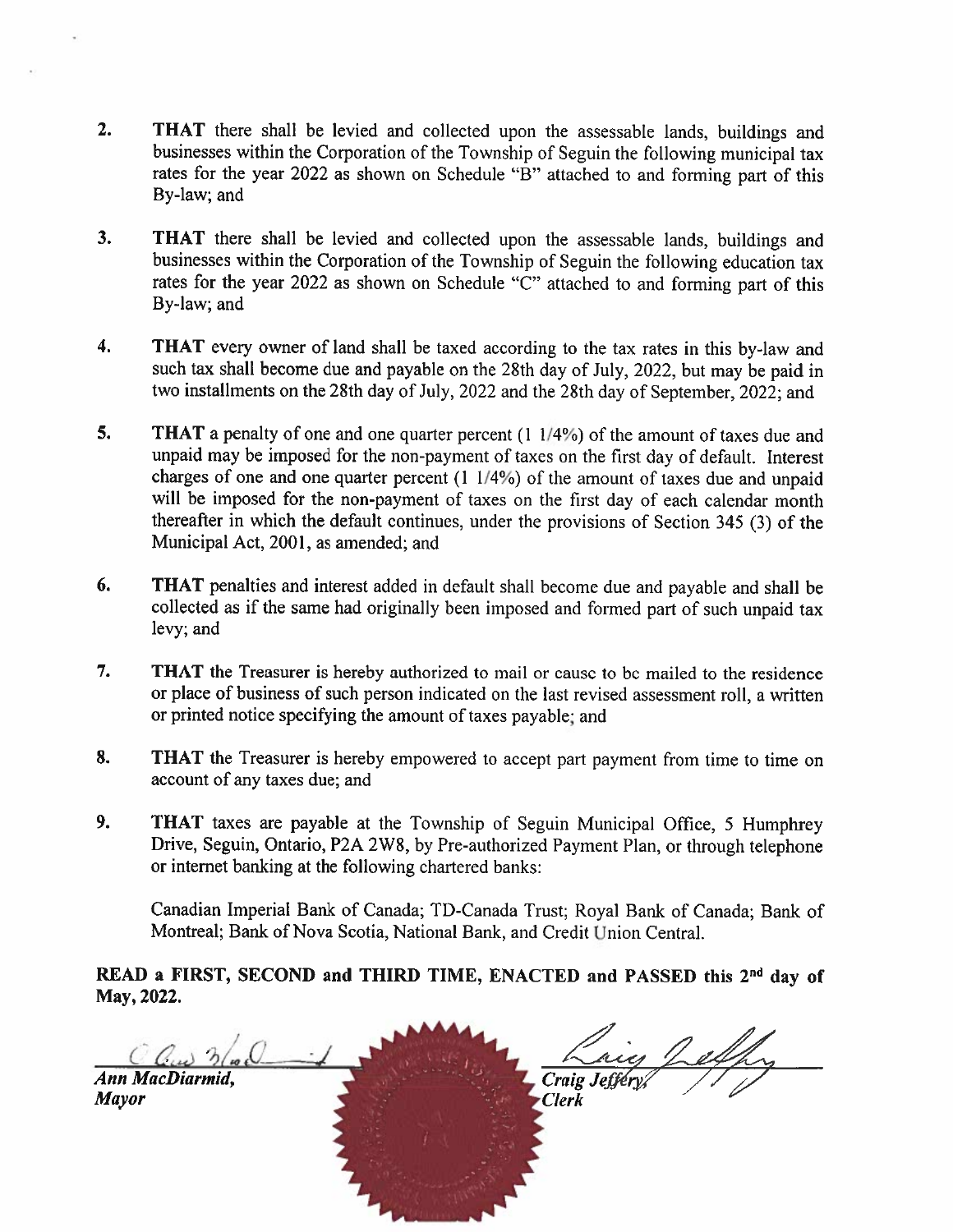|                              | ACCOUNT_NUM ACCOUNT NAME                                        |            | 2022 Budget                   |
|------------------------------|-----------------------------------------------------------------|------------|-------------------------------|
|                              | <b>TAXES</b>                                                    |            |                               |
| G05100110111                 | General Tax Levy - Residential                                  | \$         | (13,058,565.60)               |
| G05100210111                 | Supplementaries - Residential                                   | S          | (100,000.00)                  |
|                              | <b>GRANTS AND PILS</b>                                          |            |                               |
| G06100310231                 | Miscellaneous Grants - OPERATING                                | \$         | (5,719.00)                    |
| G06100310241                 | Ontario Hydro PIL                                               | \$         | (10, 117.00)                  |
| G06100310251                 | <b>MMAH PILS</b>                                                | \$         | (34, 138.00)                  |
| G06100310255                 | <b>Railway Taxes</b>                                            | \$         | (59, 384.60)                  |
| G06200310332                 | <b>OMPF Funding</b>                                             | \$         | (1,982,800.00)                |
| G06200310333                 | MNDM - NOHFC Funding - CAPITAL                                  | \$         | (673, 131.00)                 |
| G06200310341                 | <b>POA Revenue</b>                                              | \$         | (15,000.00)                   |
| G06300310532                 | <b>Gas Tax Revenue</b>                                          | \$         | (808, 455.00)                 |
| G06300310534                 | <b>Small Water Grant</b>                                        | \$         | (12,000.00)                   |
| G06300310536                 | <b>Recycling Grant</b>                                          | \$         | (150,000.00)                  |
|                              | <b>FUNCTIONAL REVENUE</b>                                       |            |                               |
| G06400310571                 | <b>Tax Sale Admin Fees</b>                                      | \$         | (5,000.00)                    |
| G06400310583                 | Tax Certificates - Admin                                        | \$         | (7,200.00)                    |
| G06400310568                 | <b>Scrap Metal Revenue</b>                                      | \$         | (35,000.00)                   |
| G06400310589                 | <b>Waste Revenue</b>                                            | \$         | (65,000.00)                   |
| G06400310721                 | 911 Signs                                                       | \$         | (1,500.00)                    |
| G06400310723                 | Dog Licences                                                    | \$         | (1,000.00)                    |
| G06400310724                 | <b>Building Permits</b>                                         | \$         | (400,000.00)                  |
| G06400310725                 | <b>Compliance Letters</b>                                       | \$         | (7,500.00)                    |
| G06400310727                 | <b>Bylaw Enforcement</b>                                        | \$         | (1,000.00)                    |
| G06400310728                 | <b>Opening Surplus</b>                                          | \$         | (100,000.00)                  |
| G06400310730                 | Misc Building Inspection Fees                                   | \$         | (1,000.00)                    |
| G06400310731                 | <b>Trailer Licence</b>                                          | \$\$       | (1,820.00)                    |
| G06400310734                 | <b>Building Department Fines</b>                                |            | (100.00)                      |
| G06400310740                 | <b>Land Use Permits</b>                                         |            | (17,500.00)                   |
| G06400310748                 | Plan Deed Stamping Fees                                         | \$         | (4,000.00)                    |
| G06400310750                 | Deeming Bylaw                                                   | \$\$\$\$\$ | (5,000.00)                    |
| G06400310751<br>G06400310752 | Severance Application                                           |            | (20,000.00)                   |
|                              | Zoning Application                                              |            | (16,000.00)                   |
| G06400310753<br>G06400310756 | Minor Variance                                                  |            | (31,000.00)                   |
| G06400310758                 | <b>SRA/CRA Closures</b>                                         |            | (10,000.00)                   |
| G06400310759                 | <b>Planning Miscellaneous</b>                                   | \$         | (1,500.00)                    |
| G06400310767                 | Site Plan Agreement Fees<br><b>Victoria Street Rentals</b>      | \$         | (9,500.00)                    |
| G06400310768                 |                                                                 | \$         | (6,500.00)                    |
| G06400310832                 | Rosseau Nursing Station Rental<br><b>Fire Dept Hall Rentals</b> | \$         | (1,000.00)                    |
| G06400310837                 | Fire Protection - Other                                         | \$         | (4,800.00)                    |
| G06400310842                 | <b>Fire Dept Miscellaneous</b>                                  | \$<br>\$   | (100,000.00)                  |
| G06400310843                 | <b>Fire Dept Inspection Fees</b>                                | \$         | (10,000.00)                   |
| G06400310844                 | Roads Misc                                                      | \$         | (250.00)                      |
| G06400310845                 | Miscellaneous                                                   | \$         | (1,000.00)                    |
| G06400310846                 | <b>Entrance Permit Fees</b>                                     | \$         | (10,000.00)                   |
| G06400310855                 | <b>NSF Fees</b>                                                 | \$         | (1,700.00)                    |
| G06400310853                 | FOI                                                             | \$         | (850.00)<br>(500.00)          |
| G06400310850                 | Sale of Maps                                                    | \$         |                               |
| G06400310921                 | Investment Income                                               | \$         | (100.00)<br>(30,000.00)       |
| G06400310951                 | Transfer from Reserves - Capital                                | \$         |                               |
| G06400310952                 | Transfer from Reserves - Operating                              | \$         | (3,518,162.00)<br>(45,728.00) |
| G06400320911                 | Penalty and Interest on Taxes                                   | \$         | (200,000.00)                  |
|                              | <b>CEMETERY</b>                                                 |            |                               |
| G06400330611                 | Sale of Plots                                                   | \$         | (6,500.00)                    |
| G06400330613                 | Grave O/C                                                       | \$         | (6,000.00)                    |
| G06400330614                 | <b>Interment Fees</b>                                           | \$         | (350.00)                      |
|                              |                                                                 |            |                               |

 $\mathcal{O}(\mathbb{R}^3)$  .

 $\mathcal{F}_{\mathcal{A}}$  .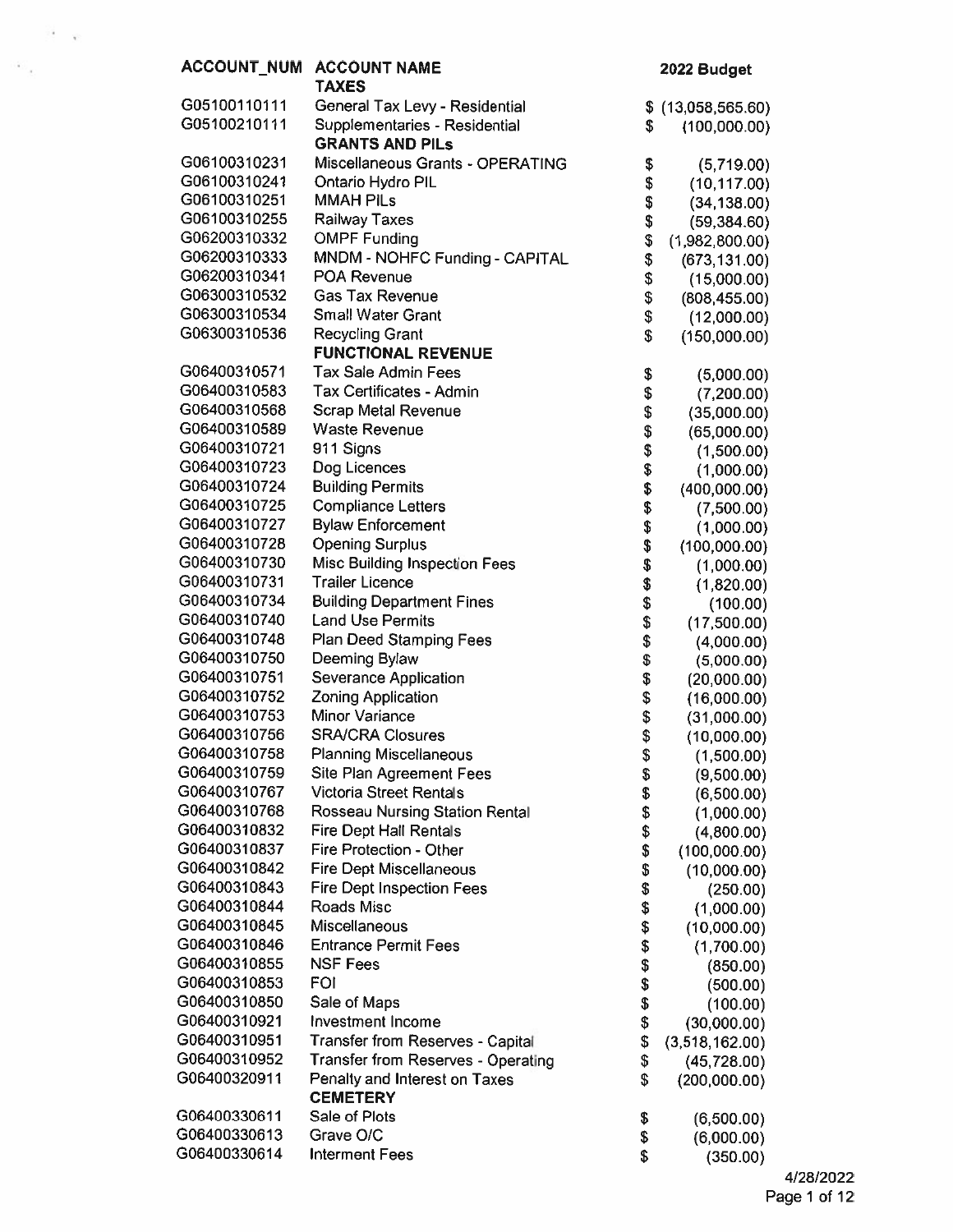| <b>ACCOUNT_NUM</b><br><b>ACCOUNT NAME</b>         |                 | 2022 Budget        |
|---------------------------------------------------|-----------------|--------------------|
| G06400330616<br><b>Interest from Trust Funds</b>  | \$              | (3,000.00)         |
| G06400330620<br><b>Monument Staking Fee</b>       | \$              | (800.00)           |
| <b>FACILITIES</b>                                 |                 |                    |
| G07107110741<br>Advertising                       | \$              | (2,000.00)         |
| G07107110762<br>Ice Rentals                       | \$              | (163, 200.00)      |
| G07107110764<br>Hall rentals                      | \$              | (3,000.00)         |
| G07107110845<br><b>Miscellaneous</b>              | \$<br>\$        | (500.00)           |
| G07107110954<br>Transfer from Park Fund - CAPITAL |                 | (62, 400.00)       |
| G07107120764<br>Rosseau Hall Rental               | \$              | (2,000.00)         |
| G07107120769<br><b>Rosseau Waterfront Rentals</b> | \$              | (5,000.00)         |
| G07107130764<br><b>Orrville Hall Rental</b>       | \$              | (2,000.00)         |
| G07107140764<br><b>Foley Hall Rental</b>          | \$              | (6,000.00)         |
| G07107280581<br>Swim Program                      | \$              | (15,000.00)        |
| G07107290582<br><b>Rec Programs</b>               | \$              | (7,000.00)         |
| G07107310766<br><b>Vending Machine</b>            | \$              | (500.00)           |
| <b>Total Revenue</b>                              |                 | \$ (21,865,770.20) |
| <b>COUNCIL AND COMMITTEES</b>                     |                 |                    |
| <b>Other Task Forces/Committees</b>               |                 |                    |
| G11301112155<br>Miscellaneous                     | \$              | 250.00             |
| G11401111197<br>Honorariums                       | \$              | 13,000.00          |
| <b>Council Expenses</b>                           |                 |                    |
| G11601112155<br>Miscellaneous                     | \$              | 7,500.00           |
| G11601113115<br><b>Special Expense Funds</b>      | \$              | 18,000.00          |
| G11821011111<br><b>Councillor Fees</b>            | \$              | 38,644.04          |
| G11821011191<br><b>CPP/EI</b>                     | \$              | 2,003.21           |
| G11821011194<br><b>EHT</b>                        | \$              | 753.56             |
| G11821021111<br><b>Councillor Fees</b>            |                 | 23,442.52          |
| G11821021194<br><b>EHT</b>                        |                 | 457.13             |
| G11821031111<br><b>Councillor Fees</b>            | <b>88888888</b> | 23,442.52          |
| G11821031191<br><b>CPP/EI</b>                     |                 | 1,136.72           |
| G11821031194<br><b>EHT</b>                        |                 | 457.13             |
| G11821041111<br><b>Councillor Fees</b>            |                 | 23,442.52          |
| G11821041191<br><b>CPP/EI</b>                     |                 | 1,136.72           |
| G11821041194<br><b>EHT</b>                        |                 | 457.13             |
| G11821051111<br><b>Councillor Fees</b>            | \$              | 23,442.52          |
| G11821051194<br>EHT                               | \$              | 457.13             |
| G11821061111<br><b>Councillor Fees</b>            |                 | 23,442.52          |
| G11821061194<br><b>EHT</b>                        |                 | 457.13             |
| G11821191111<br><b>Councillor Fees</b>            | \$\$            | 23,442.52          |
| G11821191191<br><b>CPP/EI</b>                     | \$              | 1,136.72           |
| G11821191194<br><b>EHT</b>                        | \$              | 457.13             |
| <b>GENERAL ADMINISTRATION</b>                     |                 |                    |
| G12101211111<br>Wages                             | \$              | 670,000.00         |
| CPP/EI<br>G12101211191                            | \$              | 31,800.00          |
| G12101211192<br>Liberty Health/Greensheild        | \$              | 37,000.00          |
| G12101211193<br><b>OMERS</b>                      |                 | 74,750.00          |
| G12101211194<br><b>EHT</b>                        | \$\$            | 13,150.00          |
| G12101211195<br>Cooperators                       |                 | 23,500.00          |
| G12101211196<br><b>WSIB</b>                       |                 | 18,500.00          |
| G12101211198<br>Miscellaneous benefits            |                 | 6,250.00           |
| G12101212145<br><b>Cleaning Supplies</b>          | \$\$\$\$\$\$\$  | 1,000.00           |
| G12101212148<br>Water and Food                    |                 | 2,500.00           |
| G12101212155<br><b>Misc Supplies</b>              |                 | 1,200.00           |
| G12101212611<br><b>Office Supplies</b>            |                 | 8,500.00           |
| G12101212614<br><b>Flowers and Donations</b>      | \$              | 1,000.00           |
| G12101213111<br>Mileage and Travel                | \$              | 2,500.00           |

 $\sim 10^{11}$  kg  $^{-1}$ 

 $\sim 10^{-1}$   $\mu_{\rm H}$ 

 $\langle \mathbf{r} \rangle$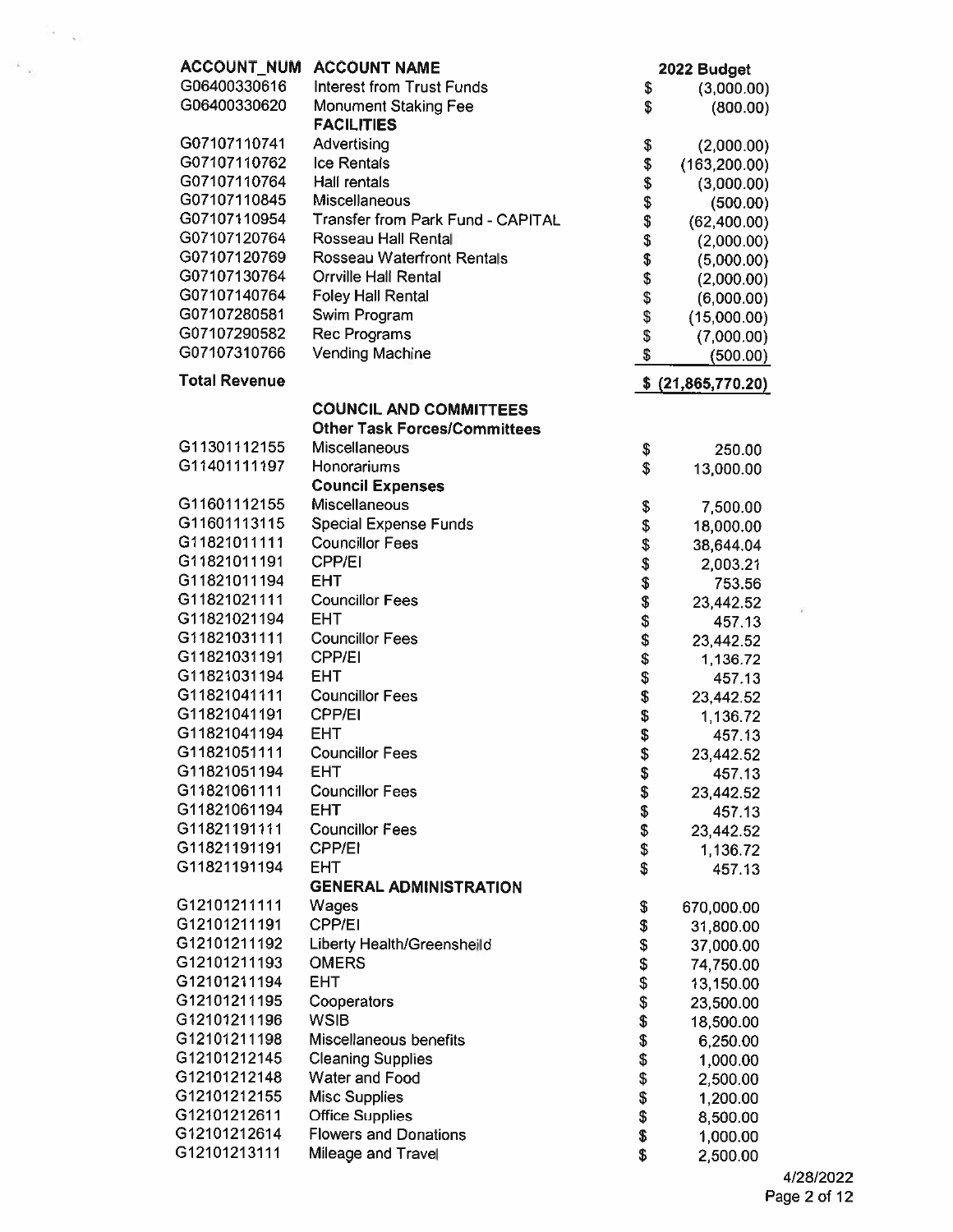| <b>ACCOUNT NUM</b> | <b>ACCOUNT NAME</b>                    |                | 2022 Budget  |
|--------------------|----------------------------------------|----------------|--------------|
| G12101213113       | <b>Course and Seminar Fees</b>         | \$             | 15,000.00    |
| G12101213114       | <b>Subs and Memberships</b>            | \$             | 10,250.00    |
| G12101213115       | Meals & Accom                          | \$             | 2,000.00     |
| G12101213211       | Postage                                | \$             | 20,000.00    |
| G12101213212       | Freight                                | \$\$\$\$\$\$\$ | 300.00       |
| G12101213215       | Printing                               |                | 1,250.00     |
| G12101213216       | Advertising                            |                | 1,500.00     |
| G12101213311       | Audit                                  |                | 22,500.00    |
| G12101213312       | Legal                                  |                | 15,000.00    |
| G12101213316       | <b>General Consulting</b>              |                | 25,000.00    |
| G12101213324       | <b>REDAC/Smart Comm</b>                | \$             | 12,500.00    |
| G12101213813       | Insurance                              | \$             | 93,435.00    |
| G12101214217       | Family Fun/Canada 150                  | \$             | 6,500.00     |
|                    | <b>Financial Expenses</b>              |                |              |
| G12101314213       | <b>Bank Charges and Interest</b>       | \$             | 5,250.00     |
| G12101314511       | Tax Writeoffs - Twsp portion           | \$             | 20,000.00    |
| G12101314813       | <b>A/R Writeoffs</b>                   | \$             | 2,500.00     |
| G12101315311       | Transfer to Reserves - Cap and Non-cap | \$             | 2,218,472.55 |
|                    | <b>Equipment Maintenance</b>           |                |              |
| G12104562313       | <b>Communications Equipment</b>        | \$             | 5,000.00     |
| G12104563314       | Computer Support & Upgrade             | \$             | 37,000.00    |
| G12104563318       | Xerox lease                            | \$             | 6,000.00     |
| G12104563319       | Internet                               | \$             | 6,500.00     |
| G12104563411       | Miscellaneous Equipment                | \$             | 5,500.00     |
| G12104563514       | Postage Machine                        | \$             | 3,250.00     |
|                    | <b>Municipal Office</b>                |                |              |
| G121S1211111       | Wages                                  | \$             | 20,000.00    |
| G121S1212133       | Furnace Oil/Propane                    | \$             | 8,500.00     |
| G121S1213214       | Telephone                              | \$             | 7,500.00     |
| G121S1213412       | <b>Bldg Mtce</b>                       | \$             | 8,500.00     |
| G121S1213611       | Hydro                                  | \$             | 22,000.00    |
|                    | <b>MPAC Services/Levy</b>              |                |              |
| G15101216112       | <b>MPAC</b>                            | \$             | 271,302.00   |
|                    | <b>CLERK'S DEPARTMENT</b>              |                |              |
| G12201211111       | Wages                                  | \$             | 286,000.00   |
| G12201211191       | CPP/EI                                 | \$             | 16,850.00    |
| G12201211192       | Liberty Health/Greensheild             | \$             | 16,300.00    |
| G12201211193       | <b>OMERS</b>                           | \$             | 29,200.00    |
| G12201211194       | <b>EHT</b>                             | \$             | 5,575.00     |
| G12201211195       | Cooperators                            | \$             | 11,225.00    |
| G12201211196       | <b>WSIB</b>                            | \$             | 9,160.00     |
| G12201212155       | <b>Misc Supplies</b>                   | \$             | 300.00       |
| G12201212611       | <b>Office Supplies</b>                 | \$             | 2,000.00     |
| G12201213111       | Mileage and Travel                     | \$             | 1,500.00     |
| G12201213113       | <b>Course and Seminar Fees</b>         | \$             | 4,000.00     |
| G12201213114       | Subs and Memberships                   | \$             | 1,300.00     |
| G12201213115       | Meals & Accom                          | \$             | 500.00       |
| G12201213216       | Advertising                            | \$             | 750.00       |
| G12201213312       | Legal                                  | \$             | 3,000.00     |
|                    | <b>FIRE DEPARTMENT</b>                 |                |              |
| G21101211111       | Wages                                  | \$             | 215,000.00   |
| G21101211191       | CPP/EI                                 | \$             | 11,200.00    |
| G21101211192       | <b>Liberty Health</b>                  | \$             | 14,500.00    |
| G21101211193       | <b>OMERS</b>                           | \$             | 21,400.00    |
| G21101211194       | <b>EHT</b>                             | \$             | 6,100.00     |
| G21101211195       | Cooperators                            | \$             | 8,850.00     |
| G21101211196       | <b>WSIB</b>                            | \$             | 21,700.00    |

 $\mathcal{F}_{\mathcal{F}_{\mathcal{A}}}$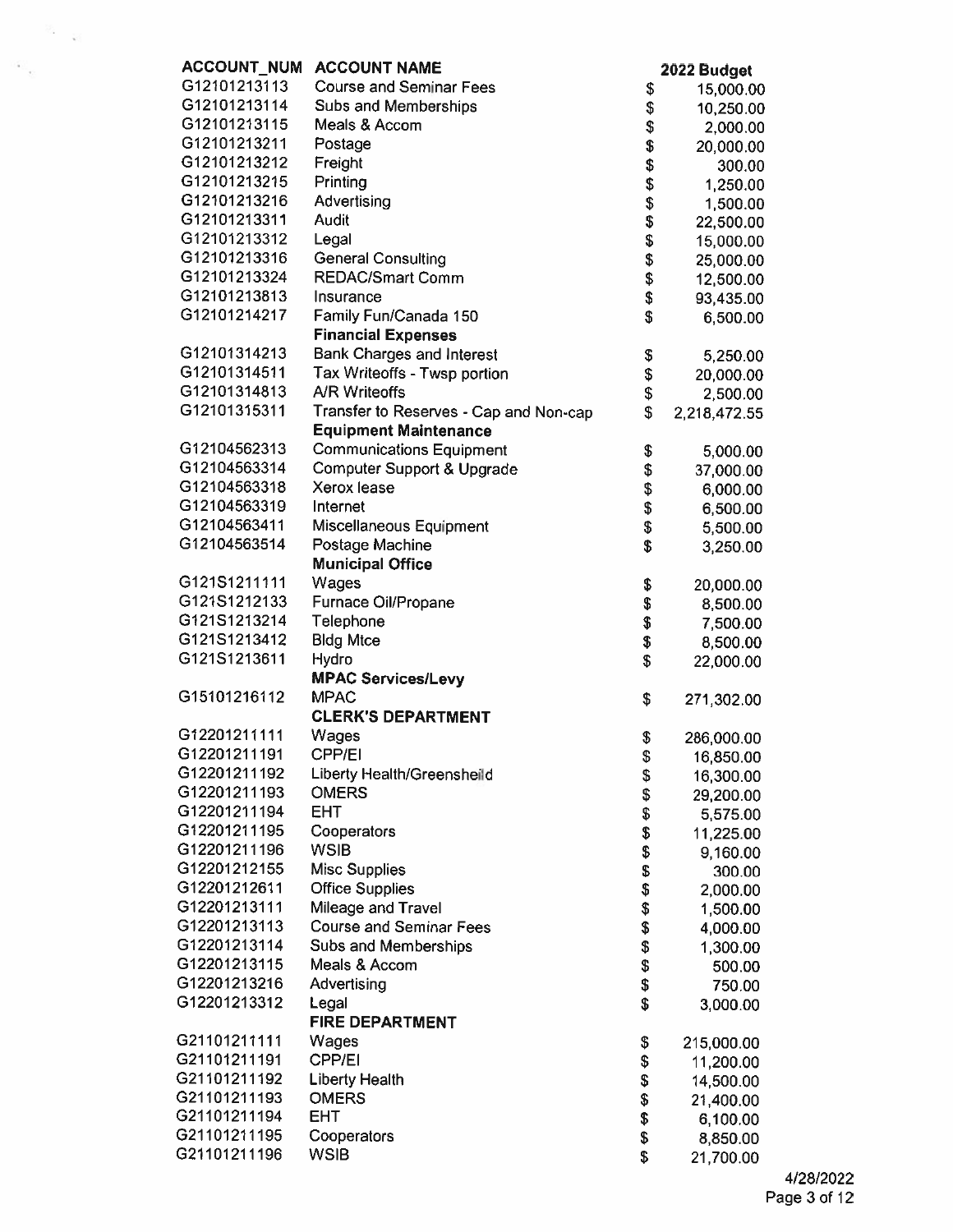| <b>ACCOUNT_NUM</b> | <b>ACCOUNT NAME</b>                 |          | 2022 Budget |
|--------------------|-------------------------------------|----------|-------------|
| G21101211197       | Honorariums                         | \$       | 140,000.00  |
| G21101211198       | Car Allowance/Vehicle               | \$       | 6,600.00    |
| G21101212323       | Uniform Cleaning                    | \$       | 200.00      |
| G21101212611       | <b>Office Supplies</b>              | \$       | 1,200.00    |
| G21101213111       | Mileage and Travel                  | \$       | 4,000.00    |
| G21101213212       | Shipping                            | \$       | 400.00      |
| G21101213214       | Dispatch phone and Long Distance    | \$       | 1,850.00    |
| G21101213215       | Printing                            | \$       | 300.00      |
| G21101213216       | Advertising                         | \$       | 1,000.00    |
| G21101213217       | <b>Cellular Phone</b>               | \$       | 1,000.00    |
| G21101213314       | Computer Support & Upgrade          | \$       | 5,000.00    |
| G21101213813       | Insurance                           | \$       | 53,066.00   |
| G21102211201       | <b>Long Service Expenses</b>        | \$       | 400.00      |
| G21102212155       | <b>Miscellaneous Supplies</b>       | \$       | 5,800.00    |
| G21102212321       | <b>Fire Fighting Supplies</b>       | \$       | 3,800.00    |
| G21102212323       | <b>Cleaning Prot Gear</b>           | \$       | 2,500.00    |
| G21102212327       | <b>SCBA testing</b>                 | \$       | 5,000.00    |
| G21102212512       | <b>Protective Clothing</b>          | \$       | 15,000.00   |
| G21102212613       | <b>Food Supplies</b>                | \$       | 900.00      |
| G21102213113       | <b>Course and Seminar Fees</b>      | \$       | 1,000.00    |
| G21102213114       | <b>Subscription and Memberships</b> | \$       |             |
| G21102213115       | Meals & Accom                       | \$       | 1,100.00    |
| G21102213513       | Misc Rescue Equipment               | \$       | 1,700.00    |
| G21102213716       | <b>Fire Protection Rose Point</b>   | \$       | 5,000.00    |
| G21102213815       | Prevention                          | \$       | 12,000.00   |
| G21102213816       | Training                            | \$       | 6,000.00    |
| G21102213817       |                                     |          | 10,000.00   |
| G21102213821       | <b>Awards Night</b>                 | \$       | 4,000.00    |
| G21102213850       | Comm Dispatch                       | \$       | 7,700.00    |
| G21102213827       | Health and Safety/Reference Checks  | \$       | 1,000.00    |
|                    | Mutual Aid Compressor               | \$       | 600.00      |
|                    | <b>Equipment Maintenance</b>        |          |             |
| G21104562313       | <b>Communications Equipment</b>     | \$       | 5,000.00    |
| G21104563411       | Misc Equip                          | \$       | 3,000.00    |
| G21104563413       | <b>Radio Repairs</b>                | \$       | 5,000.00    |
| G21104563812       | Licences                            | \$       | 2,600.00    |
| G21104563822       | Air Compressor                      | \$       | 800.00      |
|                    | 911                                 |          |             |
| G21104582155       | Signs/Posts                         | \$       | 1,800.00    |
| G21104583812       | Licences                            | \$       | 2,240.00    |
| G21104586112       | 911 Levy                            | \$       | 3,849.01    |
|                    | <b>Christie Fire Station</b>        |          |             |
| G211F1211111       | Wages                               | \$       | 300.00      |
| G211F1212155       | <b>Misc Supplies</b>                | \$       | 1,000.00    |
| G211F1212221       | Propane                             | \$       | 3,500.00    |
| G211F1212321       | <b>Fire Safety Equip</b>            | \$       | 1,500.00    |
| G211F1213214       | Telephone                           | \$       | 750.00      |
| G211F1213411       | Misc Equip                          | \$       | 1,500.00    |
| G211F1213412       | <b>Bldg Mtce</b>                    | \$       | 2,000.00    |
| G211F1213611       | Hydro                               | \$       | 2,300.00    |
|                    | <b>Foley 1 Fire Station</b>         |          |             |
| G211F1221111       | Wages                               | \$       | 2,000.00    |
| G211F1222155       | <b>Misc Supplies</b>                |          | 1,200.00    |
| G211F1222221       | Propane                             | \$<br>\$ | 4,000.00    |
| G211F1222321       | <b>Fire Safety Equip</b>            | \$       | 1,100.00    |
| G211F1223214       | Telephone                           | \$       | 800.00      |
| G211F1223411       | Misc Equip                          | \$       | 1,500.00    |
| G211F1223412       | <b>Bldg Mtce</b>                    | \$       | 1,100.00    |

 $\widehat{G} = -\frac{\beta}{2\beta} \, .$ 

 $\mathcal{F}_{\mathcal{R}}$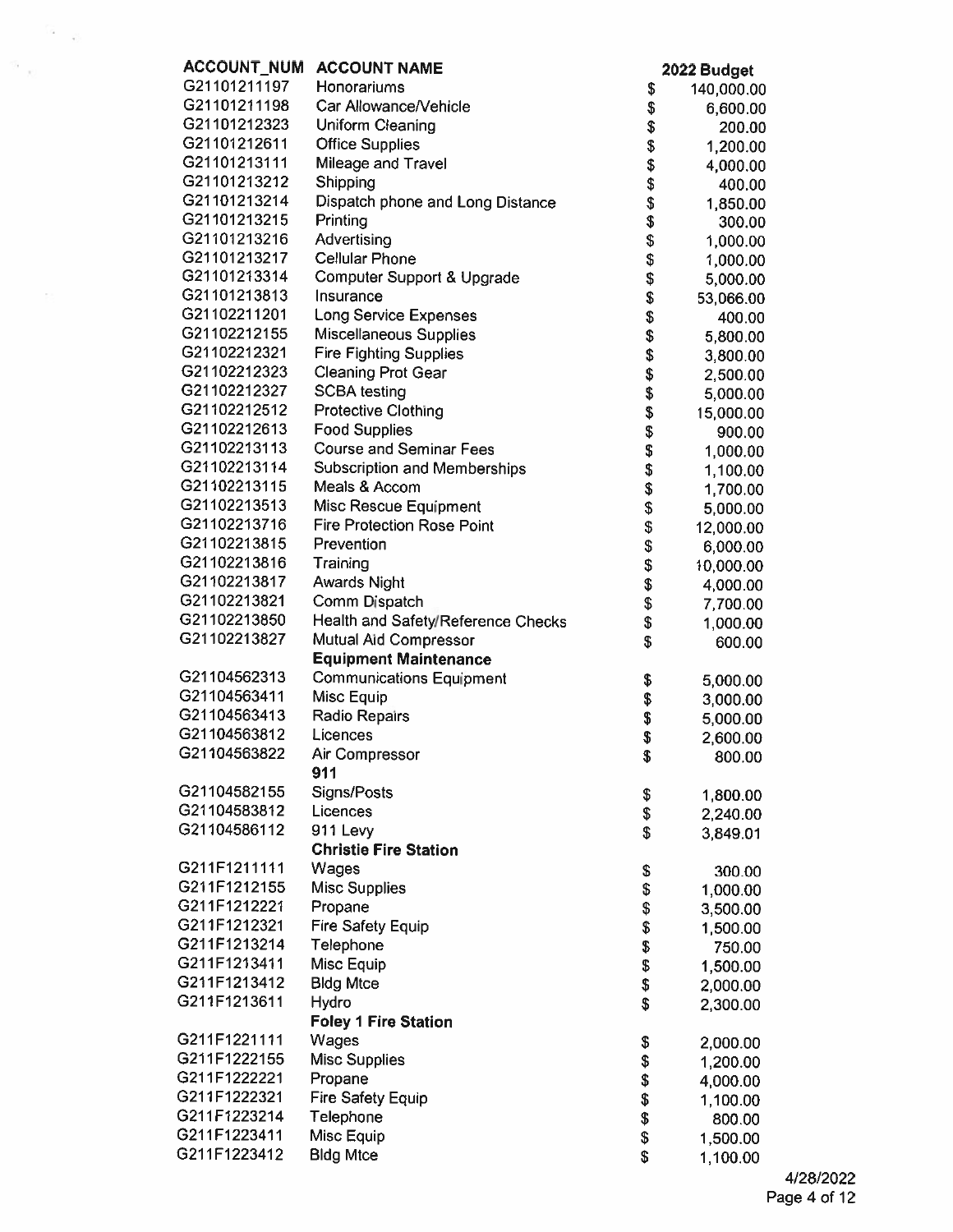| <b>ACCOUNT NUM</b>           | <b>ACCOUNT NAME</b>                                       |          | 2022 Budget             |
|------------------------------|-----------------------------------------------------------|----------|-------------------------|
| G211F1223611                 | Hydro                                                     | \$       | 5,000.00                |
|                              | <b>Foley 2 Fire Station</b>                               |          |                         |
| G211F1231111                 | Wages                                                     | \$       | 200.00                  |
| G211F1233214                 | Telephone                                                 | \$       | 800.00                  |
| G211F1233412                 | <b>Bldg Mtce</b>                                          | \$       | 1,000.00                |
| G211F1233611                 | Hydro                                                     | \$       | 5,000.00                |
|                              | <b>Humphrey Fire Station</b>                              |          |                         |
| G211F1241111                 | Wages                                                     | \$       | 2,600.00                |
| G211F1242133                 | <b>Furnace Oil</b>                                        | \$       | 5,750.00                |
| G211F1242155                 | <b>Misc Supplies</b>                                      | \$       | 1,000.00                |
| G211F1242321                 | <b>Fire Safety Equip</b>                                  | \$       | 1,500.00                |
| G211F1243214                 | Telephone                                                 | \$       | 1,750.00                |
| G211F1243411                 | Misc Equip                                                | \$       | 1,000.00                |
| G211F1243412                 | <b>Bldg Mtce</b>                                          | \$       | 2,900.00                |
| G211F1243611                 | <b>Hydro</b>                                              | \$       | 8,500.00                |
| G211F1243712                 | <b>Misc Contractor Services</b>                           | \$       | 1,100.00                |
|                              | <b>Rosseau Fire Station</b>                               |          |                         |
| G211F1251111                 | Wages                                                     | \$       | 300.00                  |
| G211F1252133                 | <b>Furnace Oil</b>                                        | \$       | 4,500.00                |
| G211F1252155                 | <b>Misc Supplies</b>                                      | \$       | 1,000.00                |
| G211F1252321                 | <b>Fire Safety Equip</b>                                  | \$       | 1,500.00                |
| G211F1253214                 | Telephone                                                 | \$       | 900.00                  |
| G211F1253411                 | Misc Equip                                                | \$       | 1,500.00                |
| G211F1253412                 | <b>Bldg Mtce</b>                                          | \$       | 1,500.00                |
| G211F1253611                 | Hydro                                                     | \$       | 3,000.00                |
|                              | <b>Fire Vehicles</b>                                      |          |                         |
| G211FV022212<br>G211FV022314 | Fuel                                                      | \$       | 16,500.00               |
|                              | <b>Vehicle Repairs</b><br><b>BUILDING DEPARTMENT</b>      | \$       | 35,000.00               |
| G23101211111                 | Wages                                                     |          |                         |
| G23101211191                 | <b>CPP/EI</b>                                             | \$<br>\$ | 385,000.00<br>23,050.00 |
| G23101211192                 | <b>Liberty Health</b>                                     | \$       | 25,425.00               |
| G23101211193                 | <b>OMERS</b>                                              | \$       | 38,600.00               |
| G23101211194                 | <b>EHT</b>                                                | \$       | 7,500.00                |
| G23101211195                 | Cooperators                                               | \$       | 16,250.00               |
| G23101211196                 | <b>WSIB</b>                                               | \$       | 12,750.00               |
| G23101212151                 | Miscellaneous                                             | \$       | 1,750.00                |
| G23101212511                 | Safety Footwear/h&s clothing and equip                    | \$       | 3,200.00                |
| G23101212611                 | <b>Office Supplies</b>                                    | \$       | 5,000.00                |
| G23101213111                 | Mileage and Travel                                        | \$       | 3,250.00                |
| G23101213113                 | <b>Course and Seminar Fees</b>                            | \$       | 10,000.00               |
| G23101213114                 | Subscription and Memberships                              | \$       | 3,750.00                |
| G23101213115                 | Meals & Accom                                             | \$       | 6,500.00                |
| G23101213214                 | Telephone                                                 | \$       | 1,200.00                |
| G23101213215                 | Printing                                                  | \$       | 250.00                  |
| G23101213216                 | Advertising                                               | \$       | 1,000.00                |
| G23101213312                 | Legal                                                     | \$<br>\$ | 17,000.00               |
| G23101213314                 | Computer Support & Upgrade                                |          | 10,000.00               |
| G23101213813                 | Insurance                                                 | \$       | 28,840.00               |
|                              | <b>Septic Reinspection/Water Quality Program</b>          |          |                         |
| G23102311111                 | Wages                                                     | \$       | 44,000.00               |
| G23102311191                 | CPP/EI                                                    | \$       | 3,400.00                |
| G23102311194                 | EHT                                                       | \$       | 840.00                  |
| G23102311196                 | <b>WSIB</b>                                               | \$       | 1,430.00                |
| G23102312155<br>G23102313111 | Administration                                            | \$       | 11,500.00               |
| G23102313113                 | <b>Vehicle Expenses</b><br><b>Course and Seminar Fees</b> | \$<br>\$ | 5,500.00                |
|                              |                                                           |          | 500.00                  |

 $\frac{1}{2}$  and  $\frac{1}{2}$ 

 $\mathcal{D}_{\mathcal{A}(\mathcal{C})}$  .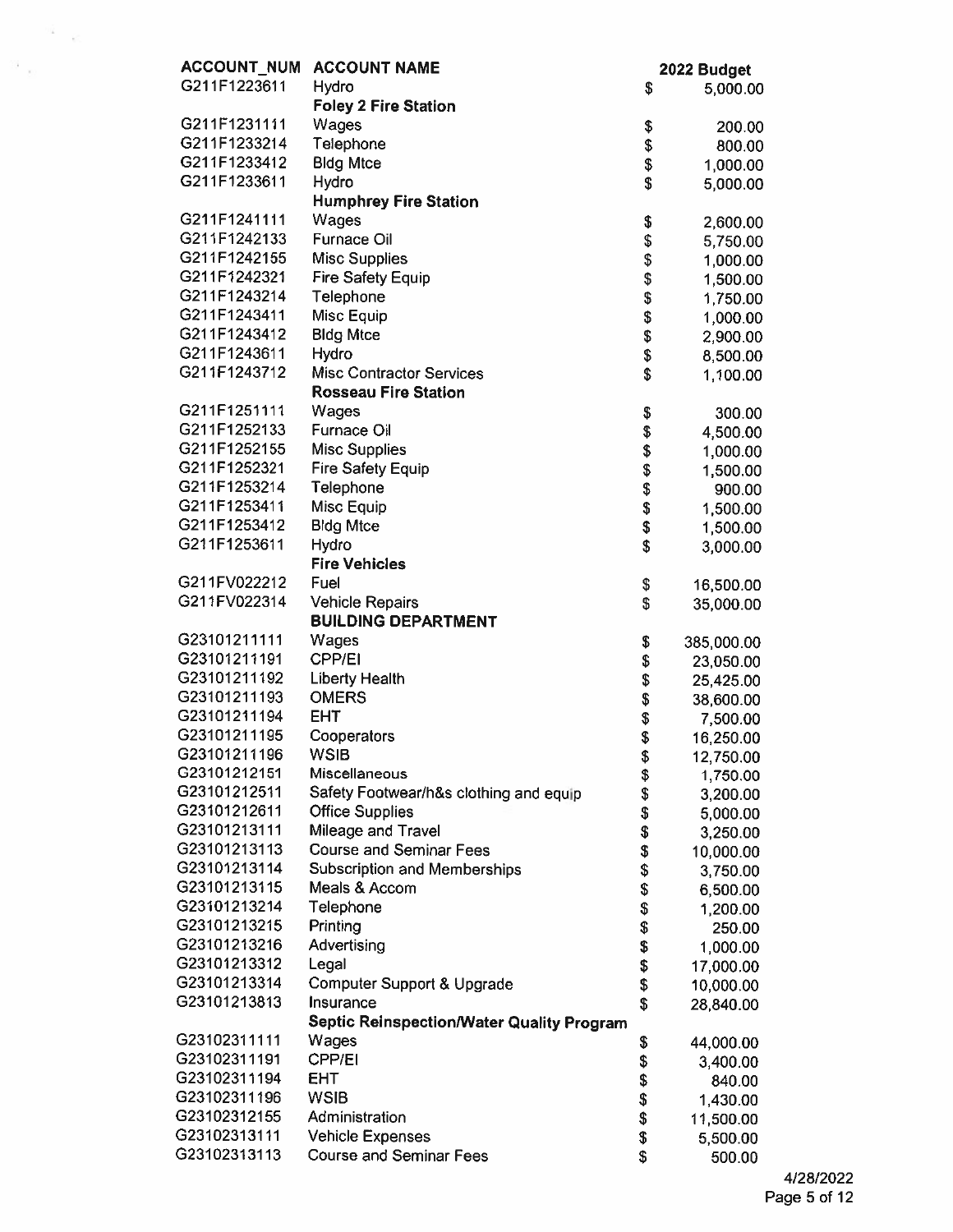| <b>ACCOUNT NUM</b> | <b>ACCOUNT NAME</b>                 |                         | 2022 Budget  |
|--------------------|-------------------------------------|-------------------------|--------------|
| G23102313813       | Insurance                           | \$                      | 824.00       |
|                    | <b>Building Department Vehicles</b> |                         |              |
| G231VB042212       | Fuel                                | \$                      | 6,500.00     |
| G231VB042215       | <b>Tires and Tire Repairs</b>       |                         | 3,000.00     |
| G231VB042314       | <b>Vehicle Repairs</b>              | \$<br>\$                | 4,400.00     |
| G231VB043812       | Licences                            | \$                      | 530.00       |
|                    | <b>BYLAW ENFORCEMENT</b>            |                         |              |
| G27201211111       | Wages                               | \$                      | 100,000.00   |
| G27201211191       | CPP/EI                              | \$                      | 7,200.00     |
| G27201211192       | <b>Liberty Health</b>               |                         | 3,975.00     |
| G27201211193       | <b>OMERS</b>                        |                         | 8,700.00     |
| G27201211194       | <b>EHT</b>                          |                         | 1,900.00     |
| G27201211195       | Cooperators                         | \$\$\$\$\$\$\$\$\$      | 11,500.00    |
| G27201211196       | <b>WSIB</b>                         |                         | 3,200.00     |
| G27201212155       | <b>Misc Supplies</b>                |                         | 1,750.00     |
| G27201212157       | <b>Animal Control Contract</b>      |                         | 4,250.00     |
| G27201212158       | <b>By-Law Contract</b>              |                         | 21,500.00    |
| G27201213111       | Mileage                             | \$                      | 1,250.00     |
| G27201213112       | <b>By-Law Mileage</b>               |                         | 22,500.00    |
| G27201213216       | Advertising                         |                         | 1,000.00     |
| G27201213219       | <b>Answering Service</b>            |                         | 3,000.00     |
| G27201213312       | Legal                               | \$\$\$                  | 3,000.00     |
| G27201216112       | Levy/Pound charges                  | \$                      | 10,000.00    |
|                    | <b>OPP Services</b>                 |                         |              |
| G27401216112       | <b>OPP Contract</b>                 | \$                      | 1,246,069.00 |
|                    | <b>ROADS</b>                        |                         |              |
| G32101211111       | Wages                               | \$                      | 845,000.00   |
| G32101211113       | Wages - Part Time                   | \$                      | 125,000.00   |
| G32101211114       | <b>Wages - Overtime</b>             |                         | 30,000.00    |
| G32101211191       | CPP/EI                              | <b>3 \$ \$ \$ \$ \$</b> | 66,150.00    |
| G32101211192       | <b>Liberty Health</b>               |                         | 69,100.00    |
| G32101211193       | <b>OMERS</b>                        |                         | 80,900.00    |
| G32101211194       | <b>EHT</b>                          |                         | 19,125.00    |
| G32101211195       | Cooperators                         |                         | 35,350.00    |
| G32101211196       | <b>WSIB</b>                         | \$                      | 31,245.00    |
|                    | <b>Bridges and Culverts</b>         |                         |              |
| G32103112111       | Sand and Gravel                     | \$                      | 30,000.00    |
| G32103112114       | <b>Culverts</b>                     | \$                      | 45,000.00    |
| G32103112155       | <b>Misc Supplies</b>                | \$                      | 2,000.00     |
| G32103113521       | <b>Equipment Non-Owned</b>          | \$                      | 3,000.00     |
|                    | <b>Roadside Mowing</b>              |                         |              |
| G32103213521       | <b>Equipment Non-Owned</b>          | \$                      | 20,000.00    |
|                    | <b>Tree Trimming</b>                |                         |              |
| G32103223521       | <b>Equipment Non-Owned</b>          | \$                      | 60,000.00    |
|                    | <b>Ditching</b>                     |                         |              |
| G32103232155       | <b>Misc Supplies</b>                | \$                      | 2,000.00     |
| G32103233521       | <b>Equipment Non-Owned</b>          | \$                      | 2,500.00     |
|                    | <b>Patching and Spray Patching</b>  |                         |              |
| G32103312112       | <b>Asphalt and Cold Mix</b>         | \$                      | 25,000.00    |
|                    | <b>Sweeping/Flushing</b>            |                         |              |
| G32103323521       | <b>Equipment Non-Owned</b>          | \$                      | 40,000.00    |
|                    | <b>Shoulder Mtce</b>                |                         |              |
| G32103332111       | Sand and Gravel                     | \$                      | 5,000.00     |
|                    | <b>Patching and Washouts</b>        |                         |              |
| G32103412111       | Sand and Gravel                     | \$                      | 58,000.00    |
|                    | <b>Dust Layer Control</b>           |                         |              |
| G32103432115       | Calcium                             | \$                      | 90,000.00    |
|                    |                                     |                         |              |

 $\frac{2\pi}{\pi}$  .

 $\mathcal{L}_{\mathcal{F}}$ 

 $\mathcal{H}_{\rm eff}$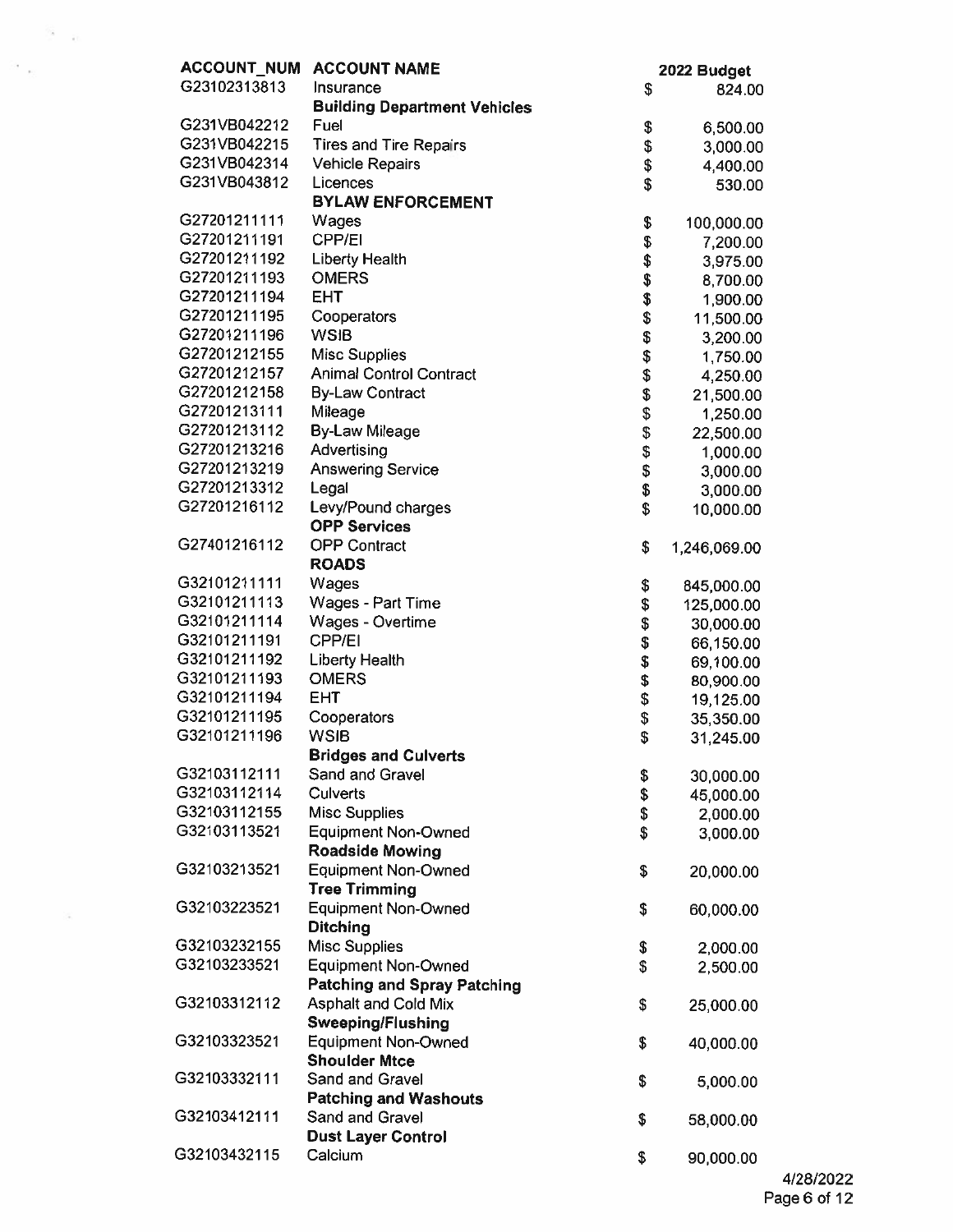| <b>ACCOUNT_NUM</b>           | <b>ACCOUNT NAME</b><br><b>Snow Plowing and Removal</b>         | 2022 Budget |                      |
|------------------------------|----------------------------------------------------------------|-------------|----------------------|
| G32103513521                 | <b>Equipment Non-Owned</b>                                     | \$          | 6,000.00             |
|                              | <b>Sanding and Salting</b>                                     |             |                      |
| G32103522116                 | Sand                                                           | \$          | 135,000.00           |
| G32103522117                 | Salt                                                           | \$          | 25,000.00            |
|                              | <b>Snow Fence/Culvert Thawing</b>                              |             |                      |
| G32103532155                 | <b>Misc Supplies</b>                                           | \$          | 1,500.00             |
|                              | <b>Safety Devices</b>                                          |             |                      |
| G32103612113                 | <b>Safety Devices</b>                                          | \$          | 15,000.00            |
| G32103612155<br>G32103613414 | <b>Misc Supplies</b>                                           | \$          | 2,000.00             |
| G32103613521                 | Railway Mtce                                                   | \$<br>\$    | 37,000.00            |
|                              | Equipment Non-Owned/GPS charges<br><b>Maintenance Overhead</b> |             | 5,500.00             |
| G32103812155                 | <b>Misc Supplies</b>                                           | \$          |                      |
| G32103812313                 | <b>Communications Equipment</b>                                | \$          | 4,000.00<br>1,000.00 |
| G32103812319                 | <b>Small Tools</b>                                             | \$          | 5,000.00             |
| G32103812511                 | <b>Safety Footware</b>                                         | \$          | 1,500.00             |
| G32103812512                 | <b>Protective Clothing</b>                                     | \$          | 2,500.00             |
| G32103812611                 | <b>Office Supplies</b>                                         | \$          | 2,500.00             |
| G32103813111                 | Mileage and Travel                                             | \$          | 3,000.00             |
| G32103813113                 | <b>Course and Seminar Fees</b>                                 | \$          | 16,000.00            |
| G32103813114                 | <b>Subscription and Memberships</b>                            | \$          | 6,000.00             |
| G32103813115                 | Meals & Accom                                                  | \$          | 3,300.00             |
| G32103813212                 | Freight                                                        | \$          | 500.00               |
| G32103813214                 | Telephone                                                      | \$          | 500.00               |
| G32103813216                 | Advertising                                                    | \$          | 2,500.00             |
| G32103813217                 | <b>Cellular Phones</b>                                         | \$          | 3,500.00             |
| G32103813219                 | <b>Answering Service</b>                                       | \$          | 2,000.00             |
| G32103813312                 | Legal                                                          | \$          | 1,500.00             |
| G32103813325                 | Surveys                                                        | \$          | 1,000.00             |
| G32103813411                 | Misc Equip                                                     | \$          | 9,000.00             |
| G32103813812                 | Licences                                                       | \$          | 2,500.00             |
| G32103813813                 | Insurance                                                      | \$          | 144,200.00           |
|                              | <b>Humphrey Works Garage</b>                                   |             |                      |
| G32103822155                 | <b>Misc Supplies</b>                                           | \$          | 10,000.00            |
| G32103822214                 | Oil & Grease                                                   | \$          | 9,000.00             |
| G32103822221                 | Propane                                                        | \$          | 13,000.00            |
| G32103823214                 | Telephone                                                      | \$          | 800.00               |
| G32103823412                 | <b>Bldg Mtce</b>                                               | \$          | 5,000.00             |
| G32103823611                 | Hydro                                                          | \$          | 5,500.00             |
|                              | <b>Foley Works Garage</b><br>Furnace Oil                       |             |                      |
| G32103833412                 | <b>Bldg Mtce</b>                                               | \$          | 4,000.00             |
| G32103833611                 | Hydro                                                          | \$<br>\$    | 3,800.00             |
|                              | <b>Christie Works Garage</b>                                   |             | 4,000.00             |
| G32103842155                 | <b>Misc Supplies</b>                                           | \$          | 1,500.00             |
| G32103842214                 | Oil & Grease                                                   | \$          | 1,500.00             |
| G32103843214                 | Telephone                                                      | \$          | 675.00               |
| G32103843412                 | <b>Bldg Mtce</b>                                               | \$          | 3,300.00             |
| G32103843611                 | Hydro                                                          | \$          | 4,500.00             |
|                              | Non-subsidized                                                 |             |                      |
| G32103973612                 | <b>Street Lighting Hydro Charges</b>                           | \$          | 23,000.00            |
| G32103973613                 | <b>Street Lighting Repairs</b>                                 | \$          | 8,500.00             |
|                              | <b>Roads Vehicles</b>                                          |             |                      |
| All vehicles                 | Repairs                                                        | \$          | 334,175.00           |
|                              | Fuel                                                           | \$          | 173,750.00           |
|                              | Licences                                                       | \$          | 27,500.00            |

 $\mathbb{S}_{\mathbb{Z}_{\geq 0}}$ 

 $\mathcal{D}_{-12}$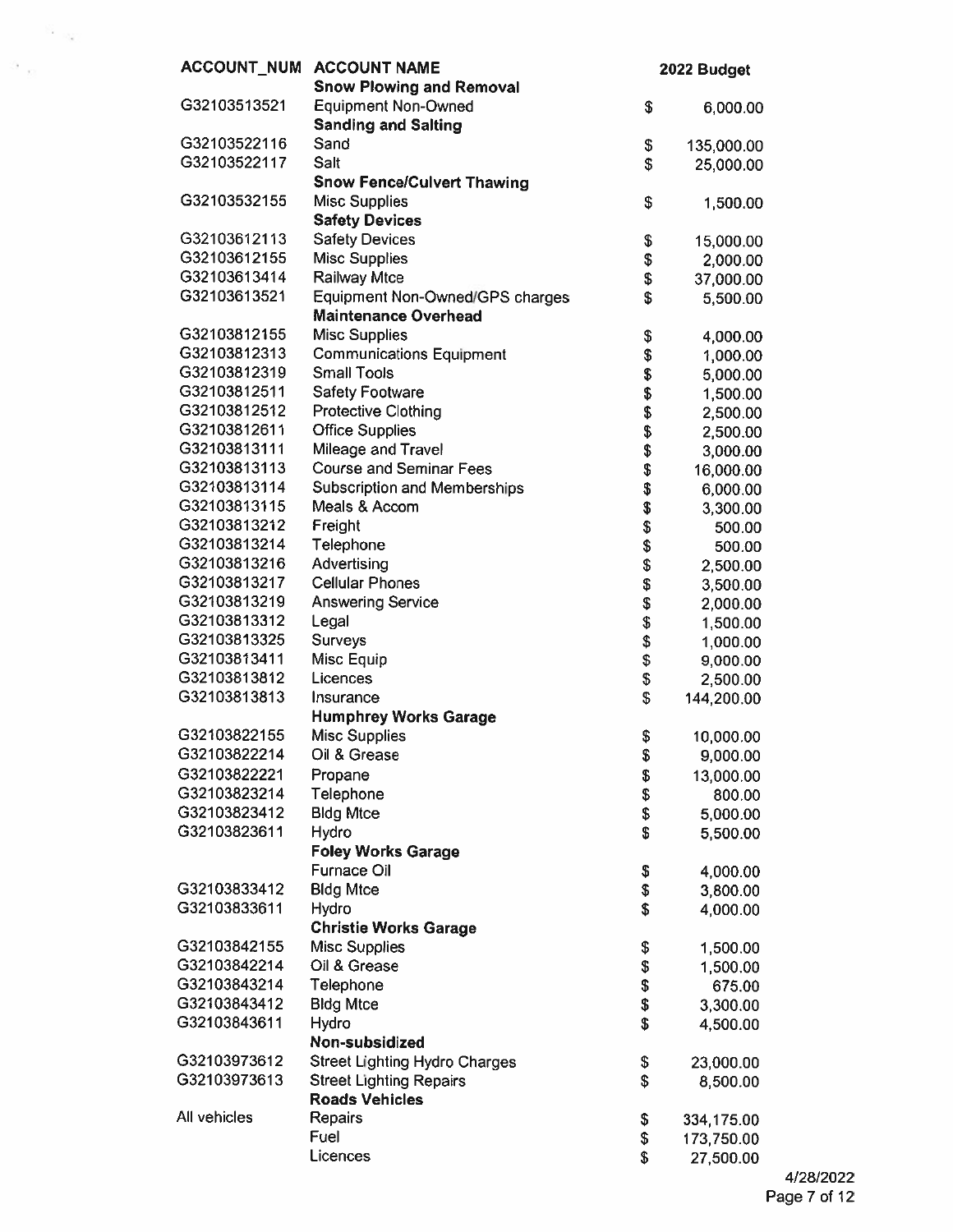|                              | ACCOUNT_NUM ACCOUNT NAME                             | 2022 Budget      |                            |
|------------------------------|------------------------------------------------------|------------------|----------------------------|
|                              | <b>VQUIP WASTE SYSTEM</b>                            |                  |                            |
| G41101211111                 | Wages                                                | \$               | 235,000.00                 |
| G41101211114                 | Wages - Overtime                                     | \$               | 30,000.00                  |
| G41101211191                 | <b>CPP/EI</b>                                        | <b>おおおおおおお</b>   | 19,150.00                  |
| G41101211192                 | <b>Liberty Health</b>                                |                  | 19,700.00                  |
| G41101211193                 | <b>OMERS</b>                                         |                  | 19,900.00                  |
| G41101211194                 | <b>EHT</b>                                           |                  | 5,100.00                   |
| G41101211195                 | Cooperators                                          |                  | 9,500.00                   |
| G41101211196                 | <b>WSIB</b>                                          |                  | 8,650.00                   |
| G41101212313                 | <b>Security Camera</b>                               |                  | 1,000.00                   |
| G41101213314                 | Computer Support & Upgrade                           |                  | 500.00                     |
| G41101213327                 | <b>HSW Trucking</b>                                  | \$               | 75,000.00                  |
| G41101213328                 | <b>HSW Tipping</b>                                   | \$               | 270,000.00                 |
| G41101213717                 | <b>Recycling MCS</b>                                 | \$               | 85,000.00                  |
| G41101213718<br>G41101213819 | <b>Transtor Mtce</b>                                 | \$               | 30,000.00                  |
|                              | <b>Hazardous Waste/Electronics</b>                   | \$               | 30,000.00                  |
| All vehicles                 | <b>Waste Vehicles</b>                                |                  |                            |
|                              | <b>Planned Repairs</b><br>Fuel                       | \$               | 62,000.00                  |
|                              | <b>Repair Tires</b>                                  | \$<br>\$         | 50,000.00                  |
|                              | Licences                                             | \$               | 7,420.00                   |
|                              | <b>WASTE DISPOSAL</b>                                |                  | 7,500.00                   |
| G41201212155                 | <b>Misc Supplies</b>                                 | \$               | 2,000.00                   |
| G41201213112                 | Mileage and Travel                                   | \$               | 1,500.00                   |
| G41201213113                 | <b>Course and Seminar Fees</b>                       |                  | 1,250.00                   |
| G41201213114                 | <b>Subscription and Memberships</b>                  | क <del>श</del> क | 1,200.00                   |
| G41201213115                 | Meals & Accom                                        |                  | 500.00                     |
| G41201213215                 | Printing                                             | \$               | 1,500.00                   |
| G41201213316                 | General Consulting Fees/Free Waste Day               | \$               | 5,000.00                   |
|                              | <b>Foley Transfer Station (Brooks)</b>               |                  |                            |
| G412L1213214                 | Telephone                                            | \$               | 725.00                     |
| G412L1213611                 | Hydro                                                | \$               | 2,500.00                   |
| G412L1213712                 | <b>Misc Contractor Services</b>                      | \$               | 1,000.00                   |
| G412L1213717                 | Recycling MCS                                        | \$               | 23,000.00                  |
|                              | <b>Christie Landfill Site</b>                        |                  |                            |
| G412L1222155                 | <b>Misc Supplies</b>                                 | \$               | 1,300.00                   |
| G412L1223214                 | Modem                                                | \$               | 1,250.00                   |
| G412L1223412                 | <b>Bldg Mtce</b>                                     | \$               | 2,800.00                   |
| G412L1223611                 | Hydro                                                | \$               | 2,750.00                   |
| G412L1223712                 | <b>Misc Contractor Services</b>                      | \$               | 55,000.00                  |
| G412L1223717                 | <b>Recycling MCS</b>                                 | \$               | 13,000.00                  |
|                              | <b>Turtle Lake Transfer Station</b>                  |                  |                            |
| G412L1233611                 | Hydro                                                | \$               | 1,500.00                   |
| G412L1233712                 | <b>Misc Contractor Services</b>                      | \$               | 800.00                     |
| G412L1233717                 | <b>Recycling MCS</b><br><b>HEALTH RELATED LEVIES</b> | \$               | 13,000.00                  |
| G51101216112                 | <b>NBPSDHU</b>                                       |                  |                            |
| G51401216111                 | <b>Land Ambulance</b>                                | \$<br>\$         | 121,388.78<br>1,161,739.63 |
|                              | <b>Rosseau Nursing Station</b>                       |                  |                            |
| G51501211111                 | Wages                                                | \$               | 7,000.00                   |
| G51501212155                 | <b>Misc Supplies</b>                                 | \$               | 500.00                     |
| G51501213214                 | Telephone                                            | \$               | 750.00                     |
| G51501213412                 | <b>Bldg Mtce</b>                                     | \$               | 800.00                     |
| G51501213611                 | Hydro/Propane                                        | \$               | 2,300.00                   |
| G51501213813                 | Insurance                                            | \$               | 2,423.00                   |
|                              | <b>CEMETERY</b>                                      |                  |                            |
| G58601211119                 | Wages                                                | \$               | 30,000.00                  |
|                              |                                                      |                  |                            |

 $\frac{d\mathcal{M}}{d\mathcal{M}}$  ,  $\frac{d\mathcal{M}}{d\mathcal{M}}$ 

 $\rightarrow$   $_{\rm m}$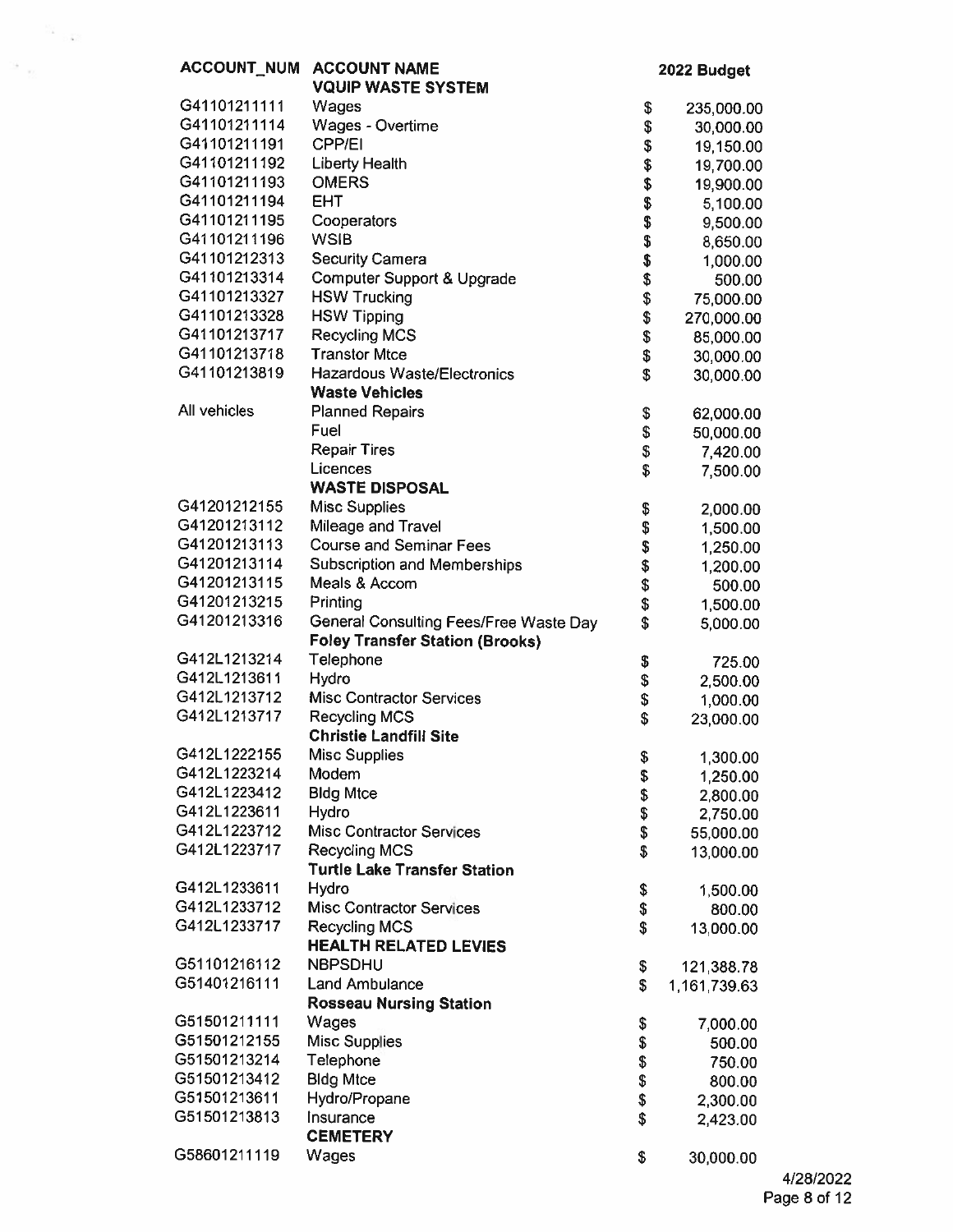| <b>ACCOUNT_NUM</b> | <b>ACCOUNT NAME</b>                                                |                | 2022 Budget  |
|--------------------|--------------------------------------------------------------------|----------------|--------------|
| G58601211197       | Honorariums                                                        | \$             | 4,000.00     |
| G58601212132       | <b>Monument Maintenance</b>                                        | \$             | 2,000.00     |
| G58601212155       | Misc Grounds Supplies                                              | \$             | 1,500.00     |
| G58601212212       | Fuel                                                               | \$             | 646.00       |
| G58601212216       | <b>Licences and Permits</b>                                        | \$             | 500.00       |
| G58601212611       | <b>Office Supplies</b>                                             | \$             | 350.00       |
| G58601213111       | Mileage and Travel                                                 | \$             | 650.00       |
| G58601213113       | <b>Course and Seminar Fees</b>                                     | \$             | 450.00       |
| G58601213114       | <b>Subscription and Memberships</b>                                | \$             | 175.00       |
| G58601213216       | Advertising                                                        | \$             | 200.00       |
| G58601213712       | <b>Misc Contractor Services</b>                                    | \$             | 9,000.00     |
| G58601213813       | Insurance                                                          | \$             | 1,846.00     |
|                    | <b>SOCIAL SERVICES LEVIES</b>                                      |                |              |
| G63101216112       | <b>DSSAB</b>                                                       | \$             | 1,544,932.00 |
| G64101216112       | Belvedere Heights Home for the Aged<br><b>PARKS AND RECREATION</b> | \$             | 419,201.00   |
| G71107111111       | Wages                                                              | \$             | 590,000.00   |
| G71107111191       | CPP/EI                                                             | \$             | 44,600.00    |
| G71107111192       | <b>Liberty Health</b>                                              | \$             | 51,900.00    |
| G71107111193       | <b>OMERS</b>                                                       | \$             | 53,500.00    |
| G71107111194       | <b>EHT</b>                                                         | \$             | 12,900.00    |
| G71107111195       | Cooperators                                                        | \$             | 21,500.00    |
| G71107111196       | WSIB                                                               | \$             | 22,750.00    |
| G71107112155       | <b>Misc Supplies</b>                                               | \$             | 1,500.00     |
| G71107112319       | <b>Small Tools</b>                                                 | \$             | 500.00       |
| G71107112321       | <b>Fire Safety Equipment</b>                                       | \$             | 250.00       |
| G71107112511       | <b>Protective Clothing</b>                                         | \$             | 3,000.00     |
| G71107112611       | <b>Office Supplies</b>                                             | \$             | 4,500.00     |
| G71107113111       | Mileage and Trvael                                                 | \$             | 6,500.00     |
| G71107113113       | <b>Course and Seminar Fees</b>                                     | \$             | 8,000.00     |
| G71107113114       | <b>Subscription and Memberships</b>                                | \$             | 1,500.00     |
| G71107113115       | Meals & Accom                                                      | \$             | 4,500.00     |
| G71107113212       | Freight/Courier                                                    | \$             | 100.00       |
| G71107113214       | Telephone                                                          | \$             | 2,500.00     |
| G71107113216       | Advertising                                                        | \$             | 500.00       |
| G71107113314       | Computer Support & Upgrade                                         | \$             | 3,000.00     |
|                    | Parks, Beaches, Docks, Ballfields                                  |                |              |
| G71107122131       | Lawn Maintenance                                                   | \$             | 1,000.00     |
| G71107122155       | <b>Misc Supplies</b>                                               | \$             | 1,500.00     |
| G71107122212       | Fuel                                                               | \$             | 2,500.00     |
| G71107122813       | Equip R&M                                                          | \$             | 5,000.00     |
| G71107123712       | <b>Misc Contracted Services</b>                                    | \$             | 8,000.00     |
|                    | <b>Public Water Systems</b>                                        |                |              |
| G71107133317       | Water system exp                                                   | \$             | 16,000.00    |
| G71107133712       | <b>Misc Contracted Services</b><br><b>Recreation</b>               | \$             | 1,500.00     |
| G71107141111       | Wages                                                              | \$             | 53,000.00    |
| G71107141191       | CPP/EI                                                             |                | 3,950.00     |
| G71107141192       | <b>Liberty Health</b>                                              |                | 5,760.00     |
| G71107141193       | <b>OMERS</b>                                                       |                | 4,700.00     |
| G71107141194       | <b>EHT</b>                                                         | \$\$\$\$\$\$\$ | 1,025.00     |
| G71107141195       | Cooperators                                                        |                | 2,120.00     |
| G71107141196       | <b>WSIB</b>                                                        |                | 1,740.00     |
| G71107142170       | Programming                                                        | \$             | 8,000.00     |
|                    | <b>Recreation Committees</b>                                       |                |              |
| G71107212147       | <b>Rec Committees</b>                                              | \$             | 5,600.00     |
| G71107216111       | Donations                                                          | \$             | 59,500.00    |
|                    |                                                                    |                |              |

 $\mathcal{F}(\mathcal{F})$ 

 $\sim$   $_{\odot}$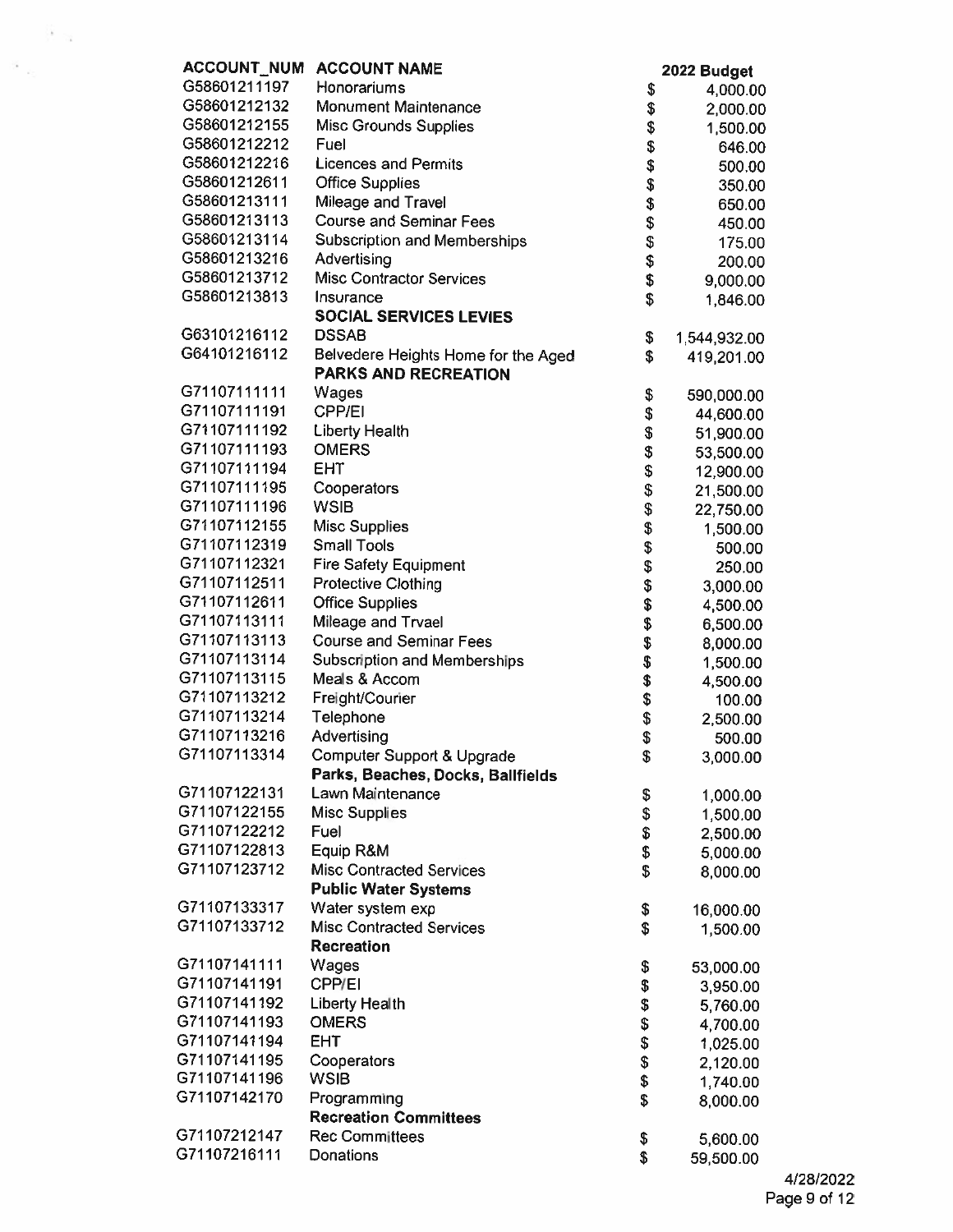| <b>ACCOUNT NUM</b>                | <b>ACCOUNT NAME</b>                      | 2022 Budget        |            |
|-----------------------------------|------------------------------------------|--------------------|------------|
|                                   | <b>Swim Program</b>                      |                    |            |
| G71107281111                      | Wages                                    | \$                 | 48,000.00  |
| G71107281191                      | <b>CPP/EI</b>                            | \$                 | 3,425.00   |
| G71107281194                      | <b>EHT</b>                               |                    | 875.00     |
| G71107281196                      | <b>WSIB</b>                              | \$\$               | 1,500.00   |
| G71107282611                      | <b>Misc Supplies</b>                     |                    | 4,000.00   |
| G71107283111                      | Mileage                                  | \$                 | 400.00     |
|                                   | <b>Rosseau CC/Library</b>                |                    |            |
| G711R1232145                      | <b>Cleaning Supplies</b>                 | \$                 | 1,500.00   |
| G711R1232221                      | Propane                                  | \$                 | 7,300.00   |
| G711R1233412                      | <b>Bldg Mtce</b>                         |                    |            |
| G711R1233611                      | Hydro                                    |                    | 19,000.00  |
| G711R1233813                      | Insurance                                | မှာ <b>မှာ</b> မှာ | 5,000.00   |
|                                   | <b>Matheson Park Building</b>            |                    | 6,922.00   |
| G711R1242145                      | <b>Cleaning Supplies</b>                 |                    |            |
| G711R1242326                      |                                          | \$                 | 500.00     |
| G711R1243214                      | <b>Property Lease</b>                    | \$                 | 1,000.00   |
|                                   | Telephone                                | \$                 | 650.00     |
| G711R1243412                      | <b>Bldg Mtce</b>                         | \$                 | 500.00     |
| G711R1243611                      | Hydro                                    | \$                 | 650.00     |
| G711R1243813                      | Insurance                                | \$                 | 4,614.00   |
|                                   | <b>Rosseau Field House</b>               |                    |            |
| G711R1252145                      | <b>Cleaning Supplies</b>                 | \$                 | 450.00     |
| G711R1253412                      | <b>Bldg Mtce</b>                         | \$                 | 1,000.00   |
| G711R1253611                      | Hydro                                    | \$                 | 500.00     |
|                                   | <b>Foley Comm Centre</b>                 |                    |            |
| G711R1262133                      | Furnace Oil                              | \$                 | 5,000.00   |
| G711R1262145                      | <b>Cleaning Supplies</b>                 | \$                 | 2,500.00   |
| G711R1263412                      | <b>Bldg Mtce</b>                         | \$                 | 6,500.00   |
| G711R1263611                      | Hydro                                    | \$                 | 15,000.00  |
| G711R1263712                      | <b>Misc Contracted Services</b>          | \$                 | 1,000.00   |
| G711R1263813                      | Insurance                                | \$                 | 8,306.00   |
|                                   | <b>Humphrey Arena</b>                    |                    |            |
| G711R1272145                      | <b>Cleaning Supplies</b>                 | \$                 | 9,000.00   |
| G711R1272221                      | Propane and Propane Cylinders            | \$                 | 31,000.00  |
| G711R1273214                      | Telephone                                | \$                 | 2,000.00   |
| G711R1273411                      | Misc Equip and Maintenance               | \$                 | 16,000.00  |
| G711R1273412                      | <b>Bldg Mtce</b>                         | \$                 | 40,000.00  |
| G711R1273611                      | Hydro                                    | \$                 | 120,000.00 |
| G711R1273813                      | Insurance                                | \$                 | 40,376.00  |
|                                   | <b>Orrville Community Centre</b>         |                    |            |
| G711R1282145                      | <b>Cleaning Supplies</b>                 | \$                 | 2,000.00   |
| G711R1282223                      | <b>Natural Gas</b>                       | \$                 | 4,500.00   |
| G711R1283214                      | Telephone                                | \$                 | 750.00     |
| G711R1283411                      | Misc Equip                               | \$                 | 250.00     |
| G711R1283412                      | <b>Bldg Mtce</b>                         | \$                 | 8,000.00   |
| G711R1283611                      | Hydro                                    | \$                 | 18,000.00  |
| G711R1283813                      | Insurance                                | \$                 | 10,382.00  |
|                                   | <b>Rosseau Waterfront</b>                |                    |            |
| G711R1293214                      | Telephone                                | \$                 | 750.00     |
| G711R1293412                      | <b>Bldg Mtce</b>                         | \$                 | 6,500.00   |
| G711R1293611                      | Hydro                                    | \$                 | 3,500.00   |
| G711R1293813                      | Insurance                                | \$                 | 25,958.00  |
|                                   | <b>Humphrey Barn</b>                     |                    |            |
| G-711-R130-2145 Cleaning Supplies |                                          | \$                 | 250.00     |
|                                   | G-711-R130-3412 Building Maintenance     | \$                 | 500.00     |
| G-711-R130-3611                   | Hydro                                    | \$                 | 525.00     |
|                                   | G-711-R130-3712 Misc Contractor Services | \$                 | 1,500.00   |
|                                   |                                          |                    |            |

 $\frac{1}{2}$  and  $\frac{1}{2}$ 

 $\sim$   $_{\odot}$ 

4/28/2022 Page 10 of 12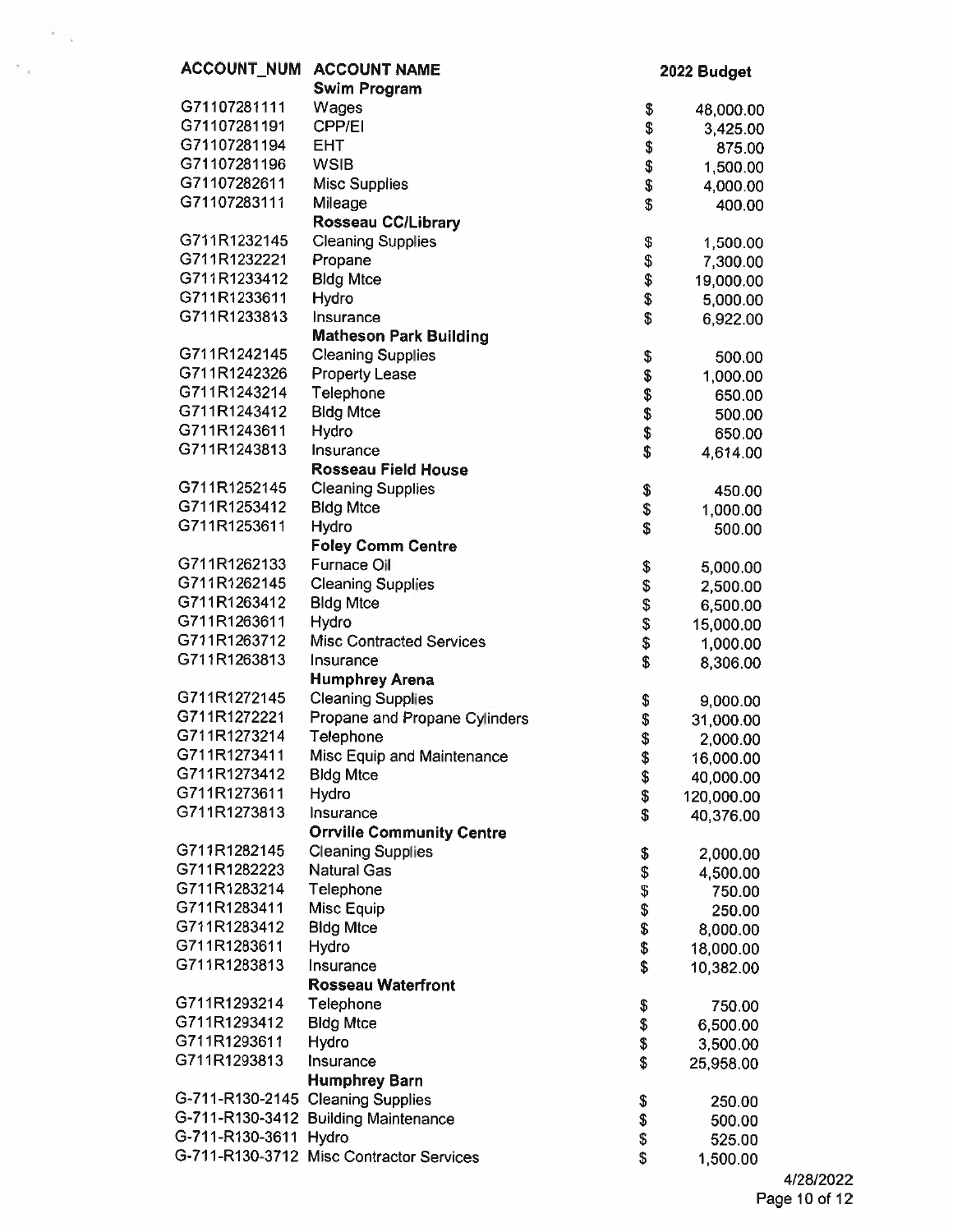| <b>ACCOUNT NUM</b>                  | <b>ACCOUNT NAME</b>                      |                    | 2022 Budget   |
|-------------------------------------|------------------------------------------|--------------------|---------------|
|                                     | <b>Vehicles</b>                          |                    |               |
| All vehicles                        | <b>Repair Parts</b>                      | \$                 | 19,000.00     |
|                                     | Fuel                                     | \$                 | 20,000.00     |
|                                     | Licences                                 | \$                 | 1,600.00      |
|                                     | <b>PUBLIC LIBRARIES</b>                  |                    |               |
| G78101216112                        | Seguin Library                           | \$                 | 182,530.00    |
|                                     | <b>MUSEUMS</b>                           |                    |               |
|                                     | <b>Seguin Museum</b>                     |                    |               |
| G79101211119                        | Wages                                    | \$                 | 9,000.00      |
| G79101211191                        | CPP/EI                                   | \$                 | 640.00        |
| G79101211194                        | <b>EHT</b>                               | \$                 | 150.00        |
| G79101211196                        | <b>WSIB</b>                              | \$                 | 260.00        |
| G79101211197                        | Honorariums                              | \$                 | 3,200.00      |
| G79101212155                        | <b>Misc Supplies</b>                     | \$                 | 500.00        |
| G79101213114                        | <b>Subscription and Memberships</b>      | \$                 | 800.00        |
| G79101213412                        | <b>Bldg Mtce</b>                         | \$                 | 1,000.00      |
| G79101213611                        | Hydro                                    | \$                 | 683.00        |
| G79101213811                        | Insurance                                | \$                 | 808.00        |
|                                     | <b>WPS District Museum</b>               |                    |               |
| G79201216111                        | Donation                                 | \$                 | 17,500.00     |
|                                     | <b>TRAILS</b>                            |                    |               |
| G79601216111                        | Rose Point Trail                         | \$                 | 8,068.20      |
| G79601216112                        | Seguin Trail/Park to Park                | \$                 | 20,000.00     |
|                                     | <b>PLANNING DEPARTMENT</b>               |                    |               |
|                                     | General                                  |                    |               |
| G81201211111                        | Wages                                    | \$                 | 300,000.00    |
| G81201211191                        | CPP/EI                                   | \$                 | 18,300.00     |
| G81201211192                        | <b>Liberty Health</b>                    | <b>a a a a a a</b> | 19,700.00     |
| G81201211193                        | <b>OMERS</b>                             |                    | 29,700.00     |
| G81201211194                        | <b>EHT</b>                               |                    | 5,800.00      |
| G81201211195                        | Cooperators                              |                    | 12,000.00     |
| G81201211196                        | <b>WSIB</b>                              |                    | 9,550.00      |
| G81201212611                        | <b>Office Supplies</b>                   |                    | 3,000.00      |
| G81201213111                        | Mileage and Travel                       |                    | 2,500.00      |
| G81201213113                        | <b>Course and Seminar Fees</b>           | \$                 | 4,500.00      |
| G81201213114                        | <b>Subscription and Memberships</b>      | \$                 | 4,250.00      |
| G81201213115                        | Meals & Accom                            | \$                 | 2,000.00      |
| G81201213212                        | Freight/Courier                          | \$                 | 250.00        |
| G81201213214                        | Telephone                                | \$                 | 200.00        |
| G81201213216                        | Advertising                              | \$                 | 2,500.00      |
| G81201213312                        | Legal                                    | \$                 | 25,000.00     |
| G81201213314                        | Computer Support & Upgrade               | \$                 | 10,000.00     |
| G81201213314<br>G81201213316        | WPSGN annual maintenance fee             | \$                 | 14,500.00     |
|                                     | <b>General Consulting Fees</b>           | \$                 | 52,000.00     |
| G81208121197                        | <b>Comm of Adjustment</b><br>Honorariums |                    |               |
| G81208122611                        | <b>Office Supplies</b>                   | \$                 | 3,000.00      |
| G81208123111                        | Mileage                                  | \$<br>\$           | 250.00        |
|                                     | <b>ECONOMIC DEVELOPMENT</b>              |                    | 2,250.00      |
| G82101216112                        | <b>CB&amp;DC Contribution</b>            |                    |               |
| G82201216112                        | <b>Chamber of Commerce</b>               | \$<br>\$           | 4,000.00      |
| G82301216112                        | <b>PS Municipal Airport</b>              | \$                 | 5,330.00      |
| G82401216112                        | PS Industrial Board                      |                    | 42,160.00     |
|                                     |                                          | \$                 | 14,882.15     |
| <b>Total Operating Expenditures</b> |                                          | $\sqrt{2}$         | 16,803,622.20 |
|                                     | <b>CAPITAL EXPENDITURES</b>              |                    |               |
|                                     | مرح فقد و مقدمة و و أحد ا                |                    |               |

 $\mathcal{L}^{\text{max}}$ 

 $\sim$   $_{\rm L}$ 

Administration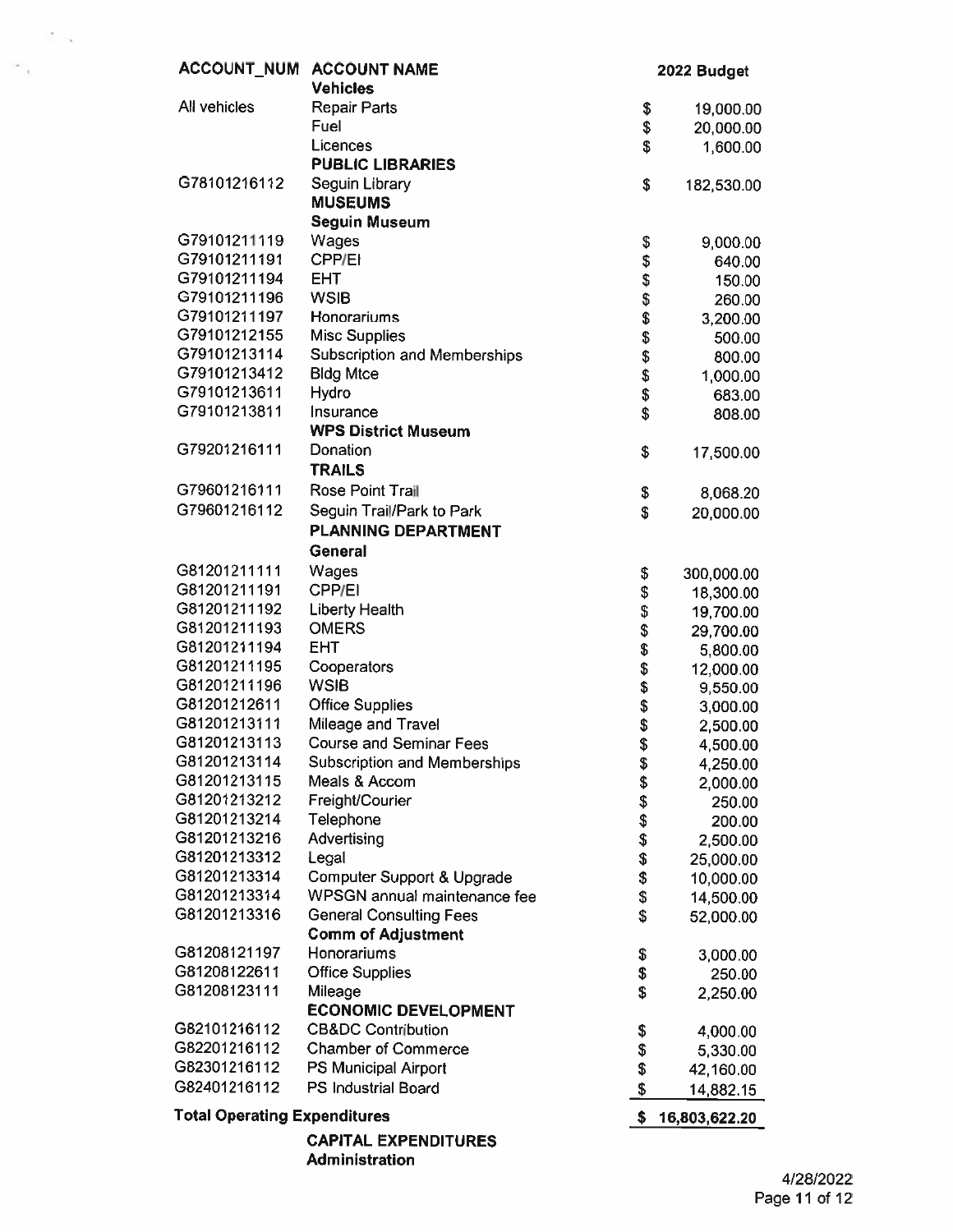|                                   | ACCOUNT_NUM ACCOUNT NAME                  |          | 2022 Budget  |
|-----------------------------------|-------------------------------------------|----------|--------------|
|                                   | GCAPADMN2816 Equipment/Office Renovations | \$       | 17,500.00    |
|                                   | GCAPADMN3314 IT Software and Hardware     | \$       | 112,188.00   |
|                                   | GCAPADMN3315 Communications and Branding  | \$       | 16,500.00    |
|                                   | GCAPADMN3316 General Consulting Fees      | \$       | 201,500.00   |
|                                   | <b>Building</b>                           |          |              |
| GCAPBLDG2813                      | Equipment                                 | \$       | 35,000.00    |
|                                   | <b>Bylaw</b>                              |          |              |
| GCAPBYLW2813                      | Equipment                                 | \$       | 60,000.00    |
|                                   | <b>Cemetery</b>                           |          |              |
| GCAPCMTY2809                      | <b>Capital Expenditures</b>               | \$       | 7,000.00     |
|                                   | <b>Fire</b>                               |          |              |
| GCAPF1212815                      | <b>Fire Halls</b>                         | \$       | 10,000.00    |
| GCAPFIRE2809                      | <b>Fire Equipment</b>                     | \$       | 10,000.00    |
| GCAPFIRE2812                      | Hoses                                     | \$       | 15,000.00    |
| GCAPFIRE2813                      | Equipment Purchases/SCBA                  | \$       | 180,000.00   |
|                                   | <b>Parks</b>                              |          |              |
| GCAPPARK2809                      | Playground equipment                      | \$       | 5,000.00     |
| GCAPPARK2815                      | Trails                                    | \$       | 9,900.00     |
|                                   | <b>Planning Department</b>                |          |              |
| GCAPPLAN2815                      | Off Plan and ZBL                          | \$       | 142,426.00   |
| GCAPPLAN3312                      | Legal                                     | \$       | 75,000.00    |
| GCAPPLAN3310                      | <b>Water Quality</b>                      | \$       | 15,000.00    |
|                                   | <b>Facilities</b>                         |          |              |
| GCAPR1232809                      | Rosseau Hall                              | \$       |              |
| GCAPR1242809                      | Matheson Park/Foley Well                  | \$       | 80,000.00    |
| GCAPR1262809                      | <b>Foley Comm Centre</b>                  | \$       | 2,500.00     |
| GCAPR1272809                      | Humphrey Arena                            |          | 20,000.00    |
| GCAPR1282809                      | Orrville CC                               | \$       | 280,000.00   |
| GCAPR1302809                      | Barn                                      | \$       | 20,000.00    |
| GCAPS5152809                      | <b>RDHC</b>                               | \$<br>\$ | 15,000.00    |
|                                   | <b>Recreation</b>                         |          | 2,000.00     |
| GCAPRECR2809 Miscellaneous        |                                           |          |              |
| GCAPRECR2815                      |                                           | \$       | 39,230.00    |
| GCAPRECR2816                      | Museum Upgrades<br><b>Ballfields</b>      | \$       | 1,000.00     |
| GCAPRECR2818                      | <b>Beaches</b>                            | \$       | 5,000.00     |
| GCAPRECR3316                      |                                           | \$       | 20,000.00    |
|                                   | Rosseau Waterfront                        | \$       | 10,000.00    |
|                                   | <b>Roads</b>                              |          |              |
|                                   | GCAPROAD2156 Road Reconstruction          | \$       | 1,520,500.00 |
| GCAPROAD2181                      | Overlay                                   | \$       | 728,500.00   |
| GCAPROAD2182 Bridges              |                                           | \$       | 224,154.00   |
| GCAPROAD2183 Ditching             |                                           | \$       | 150,000.00   |
| GCAPROAD2184 Guiderails           |                                           | \$       | 20,000.00    |
|                                   | GCAPROAD2809 Facility Renovations         | \$       | 33,000.00    |
|                                   | GCAPROAD2813 Equipment Purchases          | \$       | 620,000.00   |
| GCAPROAD2815 Traffic calming      |                                           | \$       | 30,000.00    |
|                                   | GCAPROAD3316 General Consulting Fees      | \$       | 93,250.00    |
|                                   | GCAPROAD3415 Pavement Markers             | \$       | 50,000.00    |
|                                   | <b>Waste Disposal</b>                     |          |              |
| GCAPWSTE2813 Equipment            |                                           | \$       | 170,000.00   |
| GCAPWSTE3352 Landfill Monitoring  |                                           | \$       | 16,000.00    |
| <b>Total Capital Expenditures</b> |                                           | \$       | 5,062,148.00 |
| <b>Net</b>                        |                                           | \$       | (0.00)       |

 $\mathcal{F}=\mathcal{F}$ 

 $\Omega_{\rm{eff}}$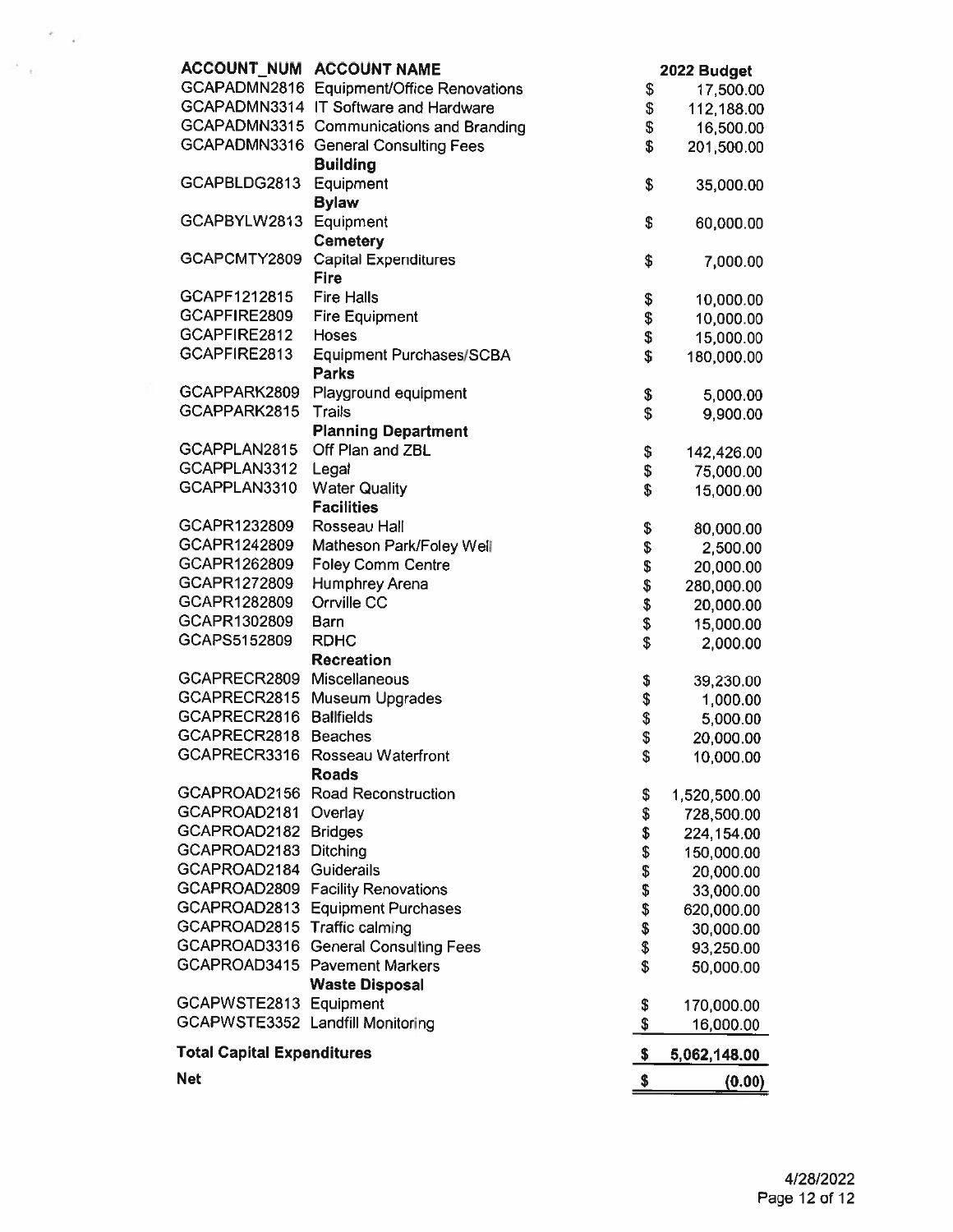### SCHEDULE "B" to By-law No. 2022-056

- 1. THAT <sup>a</sup> municipal tax rate of .361486% is hereby adopted to be applied against the whole of the assessment for real property in the residential class.
- 2. THAT <sup>a</sup> municipal tax rate of .385587% is hereby adopted to he applied against the whole of the assessment for real property in the commercial and new construction commercial classes.
- 3. THAT <sup>a</sup> municipal tax rate of 0.817267% is hereby adopted to he applied against the whole of the assessment for real property in the industrial and new construction industrial classes.
- 4. THAT <sup>a</sup> municipal tax rate of .361486% is hereby adopted to be applied against the whole of the assessment for real property in the new multi-residential class
- 5, THAT <sup>a</sup> municipal tax rate of .090372% is hereby adopted to be applied against the whole of the assessment for real property in the managed forest class.
- 6. THAT <sup>a</sup> municipal tax rate of .090372% is hereby adopted to be applied against the whole of the assessment for real property in the farm class.
- 7. THAT <sup>a</sup> municipal tax rate of .269911% is hereby adopted to he applied against the whole of the assessment for real property in the commercial and new construction commercial vacant units and excess land class.
- 8. THAT <sup>a</sup> municipal tax rate of .269911% is hereby adopted to he applied against the whole of the assessment for real property in the commercial and new construction commercial vacant land class.
- 9. THAT <sup>a</sup> municipal tax rate of .531224% is hereby adopted to be applied against the whole of the assessment for real property in the industrial and new construction industrial vacant units and excess land class.
- 10. THAT <sup>a</sup> municipal tax rate of .531224% is hereby adopted to be applied against the whole of the assessment for real property in the industrial and new construction industrial vacant land class.
- 11. THAT <sup>a</sup> municipal tax rate of .253775% is hereby adopted to he applied against the whole of the assessment for real property in the pipeline class.
- 12. THAT <sup>a</sup> municipal tax rate of .293496% is hereby adopted to he applied against the whole of the assessment for real property in the landfill class.